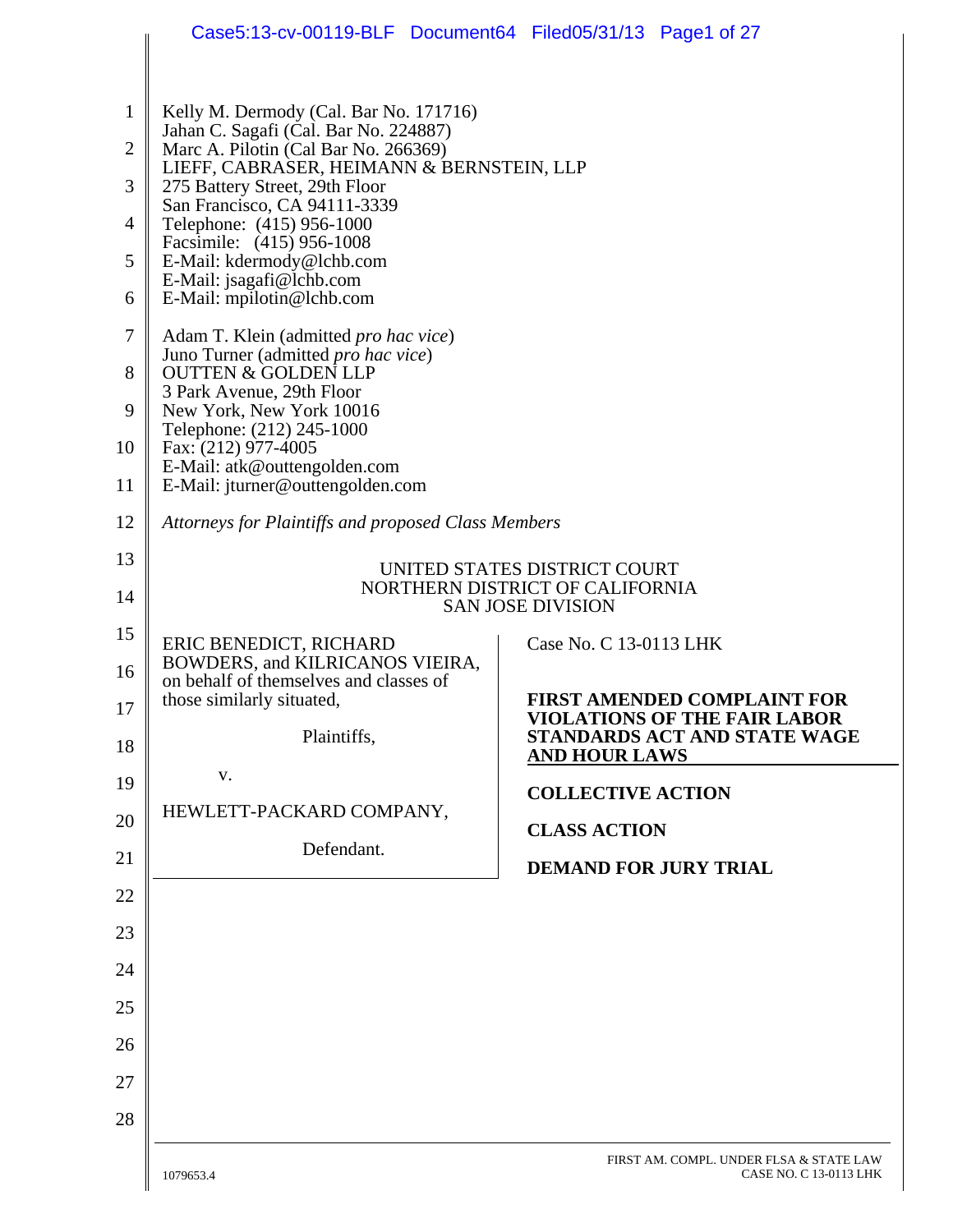|                | Case5:13-cv-00119-BLF Document64 Filed05/31/13 Page2 of 27                                           |
|----------------|------------------------------------------------------------------------------------------------------|
|                |                                                                                                      |
| $\mathbf{1}$   | Plaintiffs Eric Benedict, Richard Bowders, and Kilricanos Vieira ("Plaintiffs")                      |
| $\mathbf{2}$   | allege, on behalf of themselves and classes of those similarly situated, as follows:                 |
| 3              | <b>JURISDICTION AND VENUE</b>                                                                        |
| $\overline{4}$ | This Court has federal question jurisdiction over this action pursuant to<br>1.                      |
| 5              | 28 U.S.C. § 1331 and section 16(b) of the Fair Labor Standards Act ("FLSA"), 29 U.S.C.               |
| 6              | $§$ 216(b).                                                                                          |
| 7              | 2.<br>This Court also has original jurisdiction over this action under the Class                     |
| 8              | Action Fairness Act, 28 U.S.C. § 1332(d), because this is a class action in which: (1) there are     |
| 9              | 100 or more members in the proposed class; (2) at least some members of the proposed class have      |
| 10             | a different citizenship from Defendant; and (3) the claims of the proposed class members exceed      |
| 11             | \$5,000,000 in the aggregate.                                                                        |
| 12             | In addition, this Court has supplemental jurisdiction under 28 U.S.C. §<br>3.                        |
| 13             | 1367 over Plaintiffs' state law wage and hour claims because those claims derive from a common       |
| 14             | nucleus of operative fact.                                                                           |
| 15             | This Court is empowered to issue a declaratory judgment pursuant to<br>4.                            |
| 16             | 28 U.S.C. §§ 2201 and 2202.                                                                          |
| 17             | The United States District Court for the Northern District of California has<br>5.                   |
| 18             | personal jurisdiction over Hewlett-Packard Company ("Defendant" or "HP"), because HP                 |
| 19             | maintains offices in this District, does business in California and in this District, and because    |
| 20             | many of the acts complained of and giving rise to the claims alleged occurred in California and in   |
| 21             | this District.                                                                                       |
| 22             | Venue is proper in this District pursuant to 28 U.S.C. § 1391(b) because a<br>6.                     |
| 23             | substantial part of the events giving rise to the claims occurred in this District.                  |
| 24             | 7.<br>Intradistrict assignment: Pursuant to N.D. Cal. Local Rule 3-2(c) and (e),                     |
| 25             | intradistrict assignment to the San Jose Division is proper because a substantial part of the events |
| 26             | that give rise to the claims asserted occurred in Santa Clara County.                                |
| 27             |                                                                                                      |
| 28             |                                                                                                      |
|                |                                                                                                      |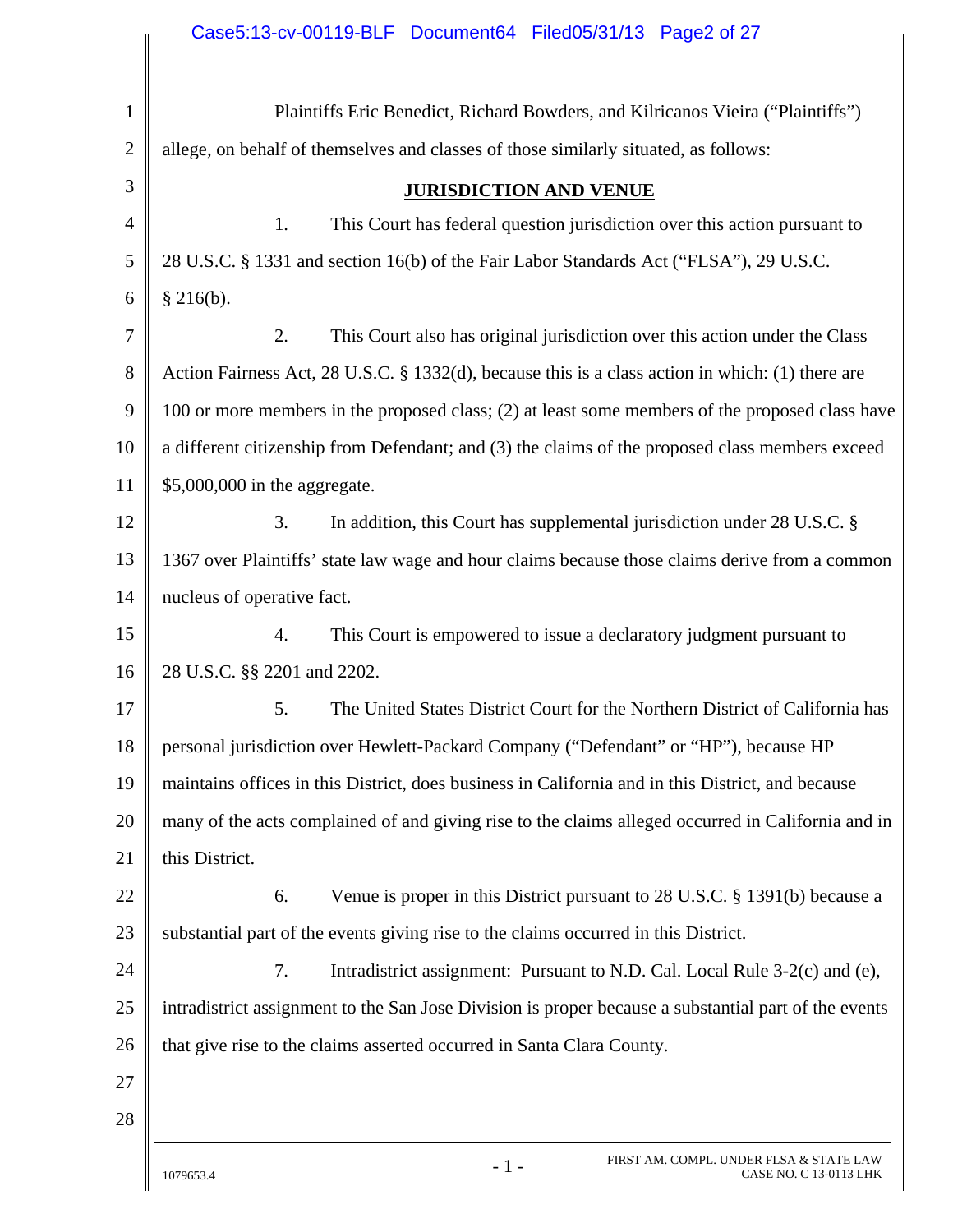1 2

5

#### **SUMMARY OF CLAIMS**

3 4 8. Plaintiffs were employed as technical support workers. Technical support workers at HP have the primary duties of installing, maintaining, and/or supporting computer software and/or hardware for HP. They were and/or are misclassified by HP as exempt from the overtime provisions of the FLSA and/or state wage and hour laws, as described below.

6 7 8 9 10 11 12 13 14 9. Plaintiffs bring this action on behalf of themselves and all persons who were, are, or will be employed by HP nationwide as technical support workers with the primary duties of installing, maintaining, and/or supporting computer software and/or hardware for HP, including but not limited to Technical Solutions Consultants, Field Technical Support Consultants, Technical Consultants, and Technology Consultants (collectively, the "Class Positions"), at any time within the three years prior to the filing of the initial Complaint through the date of the final disposition of this action (the "Nationwide FLSA Period"), and who were, are, or will be classified by HP as exempt from overtime pay under federal law. This group is hereinafter referred to as the "Nationwide FLSA Plaintiffs."

15 16 17 18 19 20 10. Plaintiff Eric Benedict (the "California Named Plaintiff") also brings this action on behalf of all persons who were, are, or will be employed by HP in California in the Class Positions (hereinafter "the California Class"), at any time within the four years prior to the date of the filing of the initial Complaint through the date of the final disposition of this action (the "California Class Period"), and who were, are, or will be improperly classified as exempt from overtime pay under California law.

21 22 23 24 25 26 11. Plaintiff Richard Bowders (the "Maryland Named Plaintiff") also brings this action on behalf of all persons who were, are, or will be employed by HP in Maryland in the Class Positions (hereinafter "the Maryland Class"), at any time within the three years prior to the date of the filing of the initial Complaint through the date of the final disposition of this action (the "Maryland Class Period"), and who were, are, or will be improperly classified as exempt from overtime pay under Maryland law.

27 28 12. Plaintiff Kilricanos Vieira (the "Massachusetts Named Plaintiff") also brings this action on behalf of all persons who were, are, or will be employed by HP in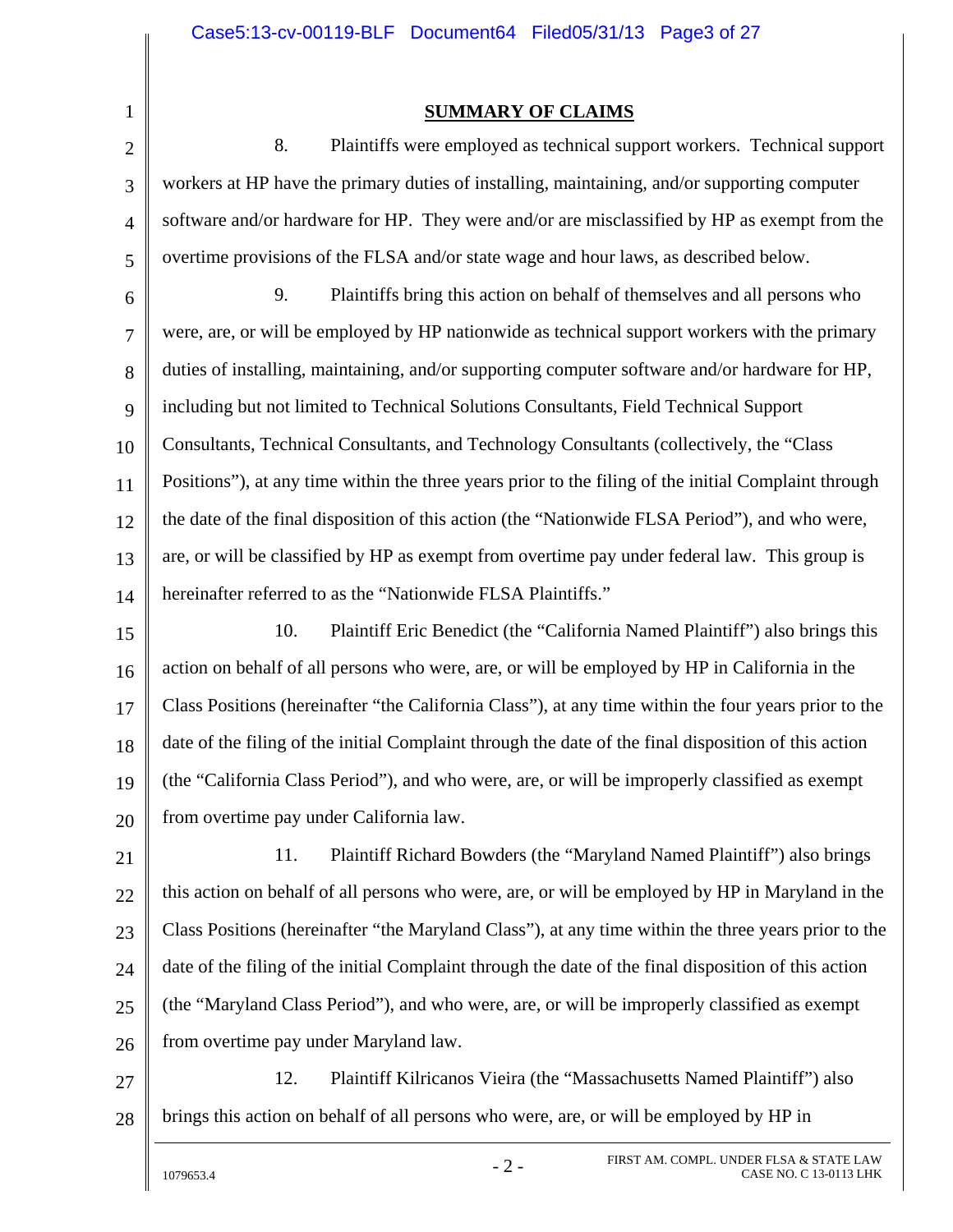### Case5:13-cv-00119-BLF Document64 Filed05/31/13 Page4 of 27

1 2 3 4 Massachusetts in the Class Positions (hereinafter "the Massachusetts Class"), at any time within the three years prior to the date of the filing of the initial Complaint through the date of the final disposition of this action (the "Massachusetts Class Period"), and who were, are, or will be improperly classified as exempt from overtime pay under Massachusetts law.

5 6

7

8

9

10

13. HP has unlawfully classified Plaintiffs, Nationwide FLSA Plaintiffs, and members of the State Law Classes as exempt from overtime payments under federal and state law, despite the fact that they should have been classified as nonexempt. Plaintiffs, Nationwide FLSA Plaintiffs, and State Law Class Members worked overtime hours, as defined by the applicable federal and state laws, and are and have been entitled to premium compensation at the appropriate rate ("overtime compensation") for all overtime hours worked.

11 12 13 14. HP has willfully refused to pay Plaintiff, Nationwide FLSA Plaintiffs, and members of the State Law Classes the required overtime compensation for overtime hours worked, and has failed to keep time records as required by law.

14 15 16 17 15. HP's practices violate the FLSA and state laws pled herein. Plaintiffs seek declaratory and injunctive relief, overtime compensation for all overtime work required, suffered, or permitted by HP, liquidated and/or other damages and penalties as permitted by applicable law, interest, and attorneys' fees and costs.

18

### **THE PARTIES**

19 20 21 22 23 24 25 16. Plaintiff Eric Benedict was employed by HP in Cupertino, California from approximately April 2011 to February 2012 as a member of HP's technical support staff. Mr. Benedict had the primary duties of installing, maintaining, and supporting computer software and/or hardware. He worked for HP in a Class Position during the FLSA Class Period and the California Class Period. Mr. Benedict worked hours in excess of forty hours per week and in excess of eight hours per day, without receiving overtime compensation as required by both federal and California law.

26 27 28 17. Plaintiff Richard Bowders has been employed by HP in Annapolis, Maryland from approximately May 2008 through the present as a member of HP's technical support staff. Mr. Bowders has the primary duties of installing, maintaining, and supporting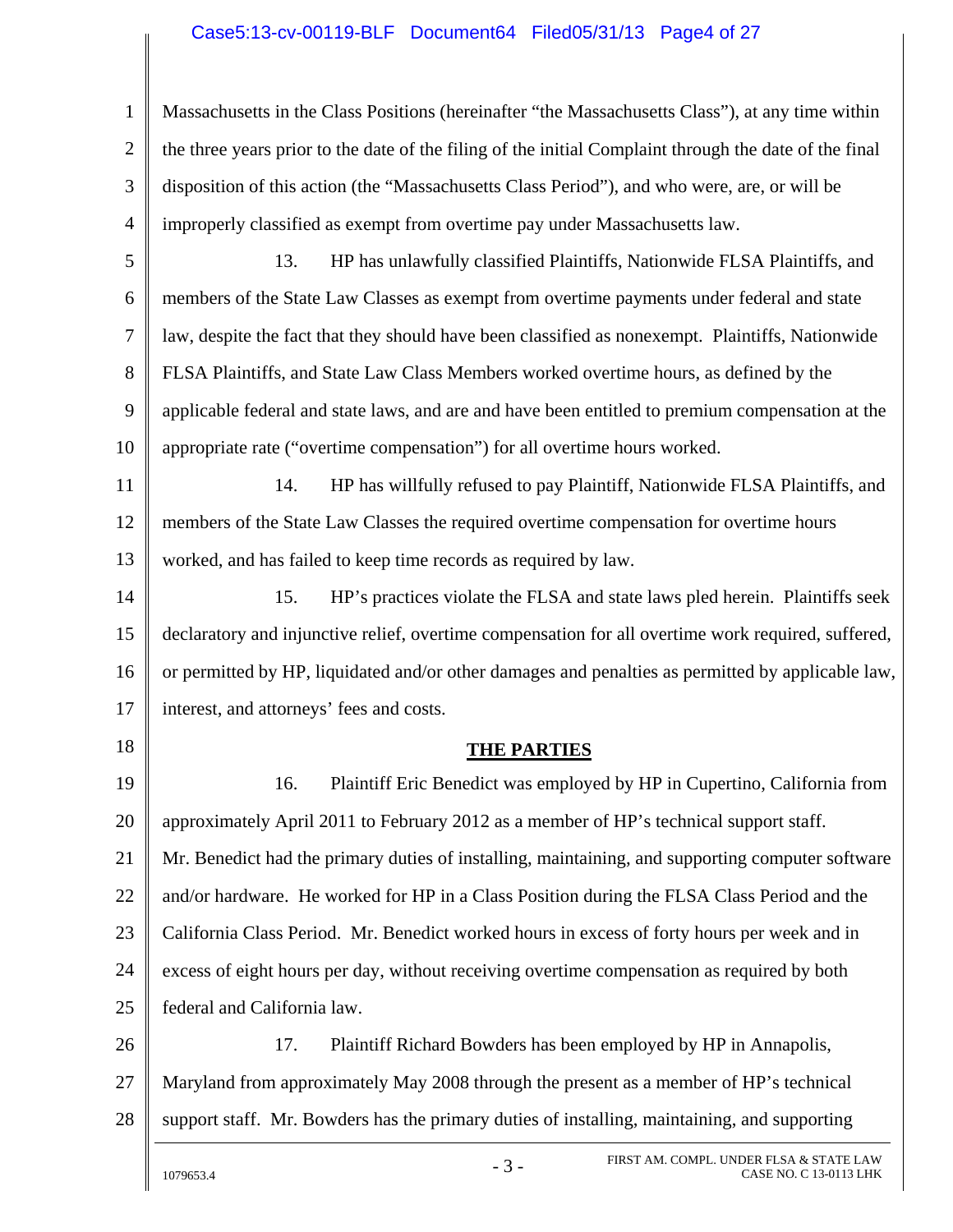#### Case5:13-cv-00119-BLF Document64 Filed05/31/13 Page5 of 27

1 2 3 4 computer software and/or hardware. He has worked for HP in a Class Position during the FLSA Class Period and the Maryland Class Period. Mr. Bowders has worked hours in excess of forty hours per week, without receiving overtime compensation as required by both federal and Maryland law.

5 6 7 8 9 10 11 12 13 14 15 16 17 18 19 20 21 22 23 24 25 26 27 28 18. Plaintiff Kilricanos Vieira was employed by HP in Marlborough, Massachusetts from approximately April 2010 to July 2012 as a member of HP's technical support staff. Mr. Vieira had the primary duties of installing, maintaining, and supporting computer software and/or hardware. He worked for HP in a Class Position during the FLSA Class Period and the Massachusetts Class Period. Mr. Vieira worked hours in excess of forty hours per week, without receiving overtime compensation as required by both federal and Massachusetts law. 19. Plaintiffs consent to sue for violations of the FLSA, pursuant to 29 U.S.C. §§ 216(b) and 256. 20. Defendant HP is a corporation that provides information technology products and services throughout the United States and the world, with its principal place of business located in Palo Alto, California. The practices described herein were performed in and emanated from the Cupertino, California office where HP employed Plaintiff. **COLLECTIVE ACTION ALLEGATIONS**  21. Plaintiffs bring the First Claim for Relief for violation of the FLSA as a collective action pursuant to section 16(b) of the FLSA, 29 U.S.C. § 216(b), on behalf of the Nationwide FLSA Plaintiffs. 22. Plaintiffs and Nationwide FLSA Plaintiffs are similarly situated in that they have substantially similar job requirements and pay provisions, and are subject to HP's common practice, policy, or plan of unlawfully characterizing Nationwide FLSA Plaintiffs as exempt employees and refusing to pay them overtime in violation of the FLSA. 23. The First Claim for Relief for violations of the FLSA may be brought and maintained as an "opt-in" collective action pursuant to section 16(b) of the FLSA, 29 U.S.C.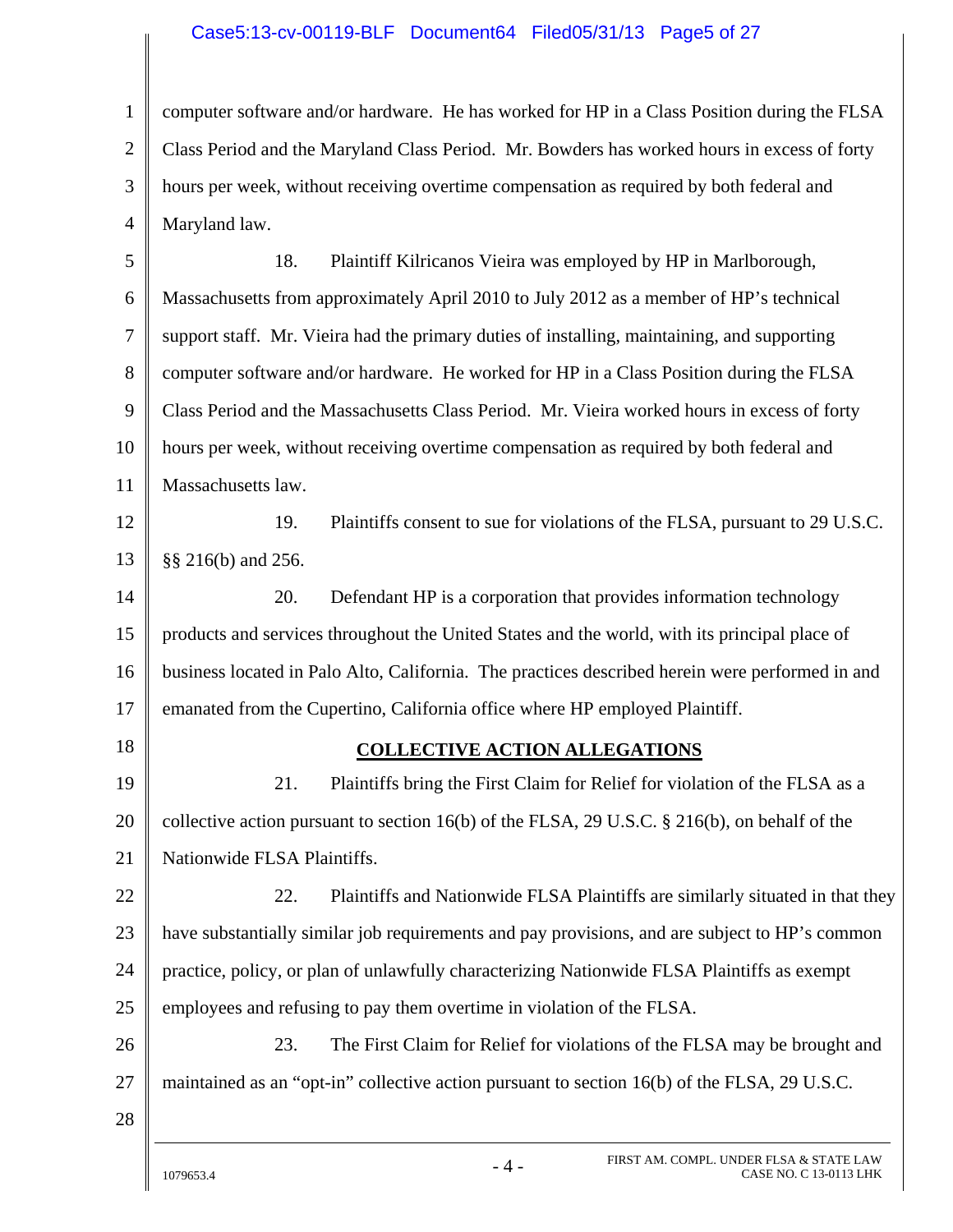1 2 § 216(b), since the claims of Plaintiffs are similar to the claims of the Nationwide FLSA Plaintiffs.

3 4 5 24. The names and addresses of the Nationwide FLSA Plaintiffs are available from HP's records. Notice should be provided to the Nationwide FLSA Plaintiffs via first class mail, e-mail, and posting in the offices where they have worked as soon as possible.

6

### **CALIFORNIA CLASS ACTION ALLEGATIONS**

7 8 9 10 25. The California Named Plaintiff brings the Second, Third, Fourth, Fifth, Sixth, and Seventh Claims for Relief for violation of California's wage and hour and unfair competition laws as a class action, pursuant to Fed. R. Civ. P. 23(a) and (b)(3), on behalf of all California Class Members, defined in paragraph 10.

- 11 12 13 14 26. Numerosity (Fed. R. Civ. P.  $23(a)(1)$ ) – The California Class is so numerous that joinder of all members is impracticable. The California Named Plaintiff is informed and believes, and on that basis alleges, that during the California Class Period, HP has employed at least fifty persons who satisfy the definition of the California Class.
- 15 16 27. Commonality (Fed. R. Civ. P.  $23(a)(2)$ ) – Common questions of law and fact exist as to members of the California Class, including, but not limited to, the following:
- 17 18 19 20 a. Whether HP unlawfully failed to pay overtime compensation in violation of the California Unfair Competition Law, Cal. Bus. & Prof. Code §§ 17200 *et seq.*, and the California Labor Code and related regulations, Cal. Labor Code §§ 201, 202, 203, 204, 226, 510, 1174, 1174.5, and 1194, Cal. Wage Order No. 4-2001.
- 21 22 23 b. Whether the California Named Plaintiff and California Class Members are nonexempt employees entitled to overtime compensation for overtime hours worked under the overtime pay requirements of California law;
- 24 25 26 27 c. Whether HP's policy and practice of classifying the California Class Members as exempt from overtime entitlement under California law and HP's policy and practice of failing to pay overtime to California Class Members violate applicable provisions of California law, including applicable statutory and regulatory authority;
- 28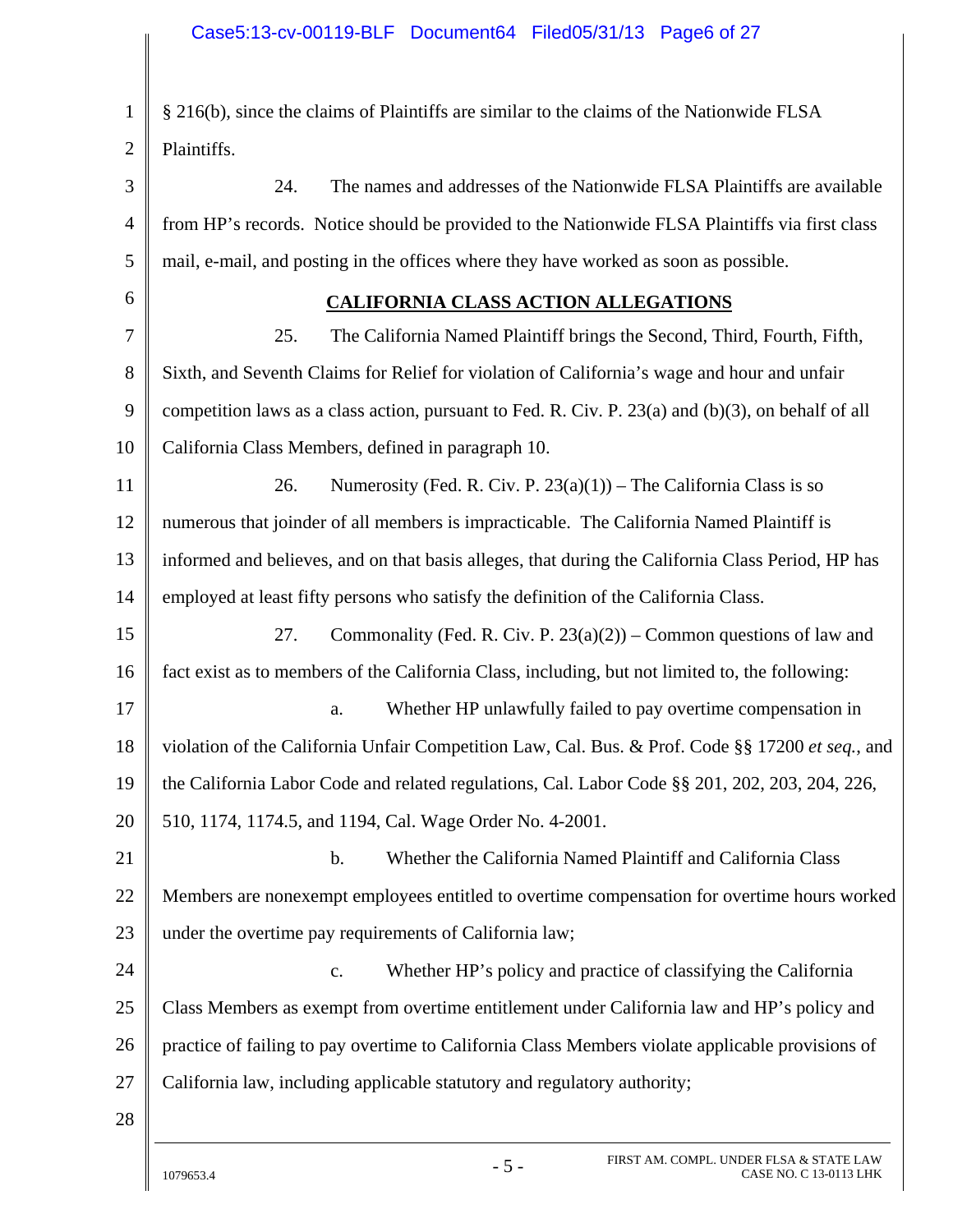| $\mathbf{1}$ | Whether HP unlawfully failed to keep and furnish California Class<br>d.                              |
|--------------|------------------------------------------------------------------------------------------------------|
| 2            | Members with records of hours worked, in violation of Labor Code §§ 226 and 1174;                    |
| 3            | Whether HP unlawfully failed to provide California Class Members<br>e.                               |
| 4            | with meal and rest breaks, in violation of Labor Code §§ 226.7 and 512;                              |
| 5            | f.<br>Whether HP's policy and practice of failing to pay its employees all                           |
| 6            | wages due within the time required by law after their employment ended violates California law;      |
| 7            | and                                                                                                  |
| 8            | The proper measure of damages sustained and the proper measure<br>g.                                 |
| 9            | of restitution recoverable by members of the California Class.                                       |
| 10           | 28.<br>Typicality (Fed. R. Civ. P. $23(a)(3)$ ) – The California Named Plaintiff's                   |
| 11           | claims are typical of California Class Members' claims. The California Named Plaintiff, like         |
| 12           | other California Class Members, was subjected to HP's policy and practice of refusing to pay         |
| 13           | overtime in violation of California law. The California Named Plaintiff's job duties were typical    |
| 14           | of those of other California Class Members.                                                          |
| 15           | 29.<br>Adequacy (Fed. R. Civ. P. $23(a)(4)$ ) – The California Named Plaintiff will                  |
| 16           | fairly and adequately represent and protect the interests of the California Class.                   |
| 17           | 30.<br>Adequacy of counsel (Fed. R. Civ. P. $23(g)$ ) – The California Named                         |
| 18           | Plaintiff has retained counsel competent and experienced in complex class actions, the FLSA, and     |
| 19           | state labor and employment litigation. The California Named Plaintiff's counsel have litigated       |
| 20           | numerous class actions on behalf of technical support workers asserting overtime                     |
| 21           | misclassification claims under the FLSA and state law. The California Named Plaintiff's counsel      |
| 22           | intend to commit the necessary resources to prosecute this action vigorously for the benefit of all  |
| 23           | Class Members.                                                                                       |
| 24           | Predominance and superiority (Fed. R. Civ. P. $23(b)(3)$ ) – Class<br>31.                            |
| 25           | certification of the Second, Third, Fourth, Fifth, Sixth, and Seventh Claims for Relief is also      |
| 26           | appropriate under Fed. R. Civ. P. $23(b)(3)$ because questions of law and fact common to the         |
| 27           | California Class predominate over any questions affecting only individual members of the             |
| 28           | California Class, and because a class action is superior to other available methods for the fair and |
|              | FIRST AM. COMPL. UNDER FLSA & STATE LAW<br>$-6-$<br>1079653.4<br>CASE NO. C 13-0113 LHK              |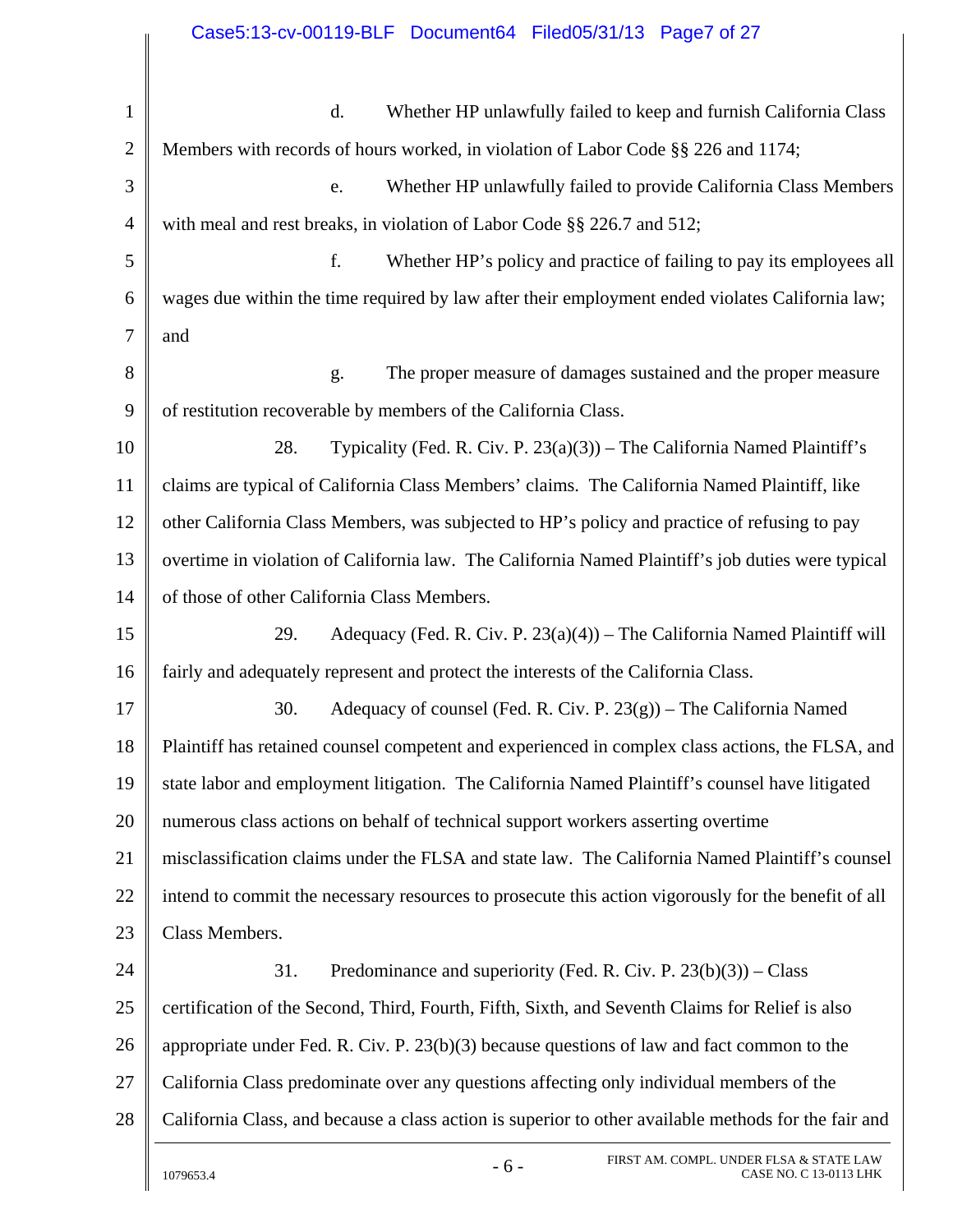#### Case5:13-cv-00119-BLF Document64 Filed05/31/13 Page8 of 27

1 2 3 4 5 6 7 8 9 10 11 12 13 14 15 16 17 18 19 20 21 22 23 24 25 26 27 28 1079653.4 - 7 - FIRST AM. COMPL. UNDER FLSA & STATE LAW CASE NO. C 13-0113 LHK CASE NO. C 13-0113 LHK efficient adjudication of this litigation. HP's common and uniform policies and practices unlawfully treat California Class Members as exempt from overtime pay requirements. The damages suffered by individual California Class Members are small compared to the expense and burden of individual prosecution of this litigation. In addition, class certification is superior because it will obviate the need for unduly duplicative litigation that might result in inconsistent judgments about HP's practices. 32. Notice (Fed. R. Civ. P.  $23(c)(2)(B)$ ) – The California Named Plaintiff intends to send notice to all California Class Members consistent with the requirements of Fed. R. Civ. P. 23. **MARYLAND CLASS ACTION ALLEGATIONS**  33. The Maryland Named Plaintiff brings the Eighth Claim for Relief for violation of Maryland's wage and hour law as a class action, pursuant to Fed. R. Civ. P. 23(a), (b)(2) and (b)(3), on behalf of all Maryland Class Members, defined in paragraph 11. 34. Numerosity (Fed. R. Civ. P.  $23(a)(1)$ ) – The Maryland Class is so numerous that joinder of all members is impracticable. The Maryland Named Plaintiff is informed and believes, and on that basis alleges, that during the Maryland Class Period, HP has employed at least fifty persons who satisfy the definition of the Maryland Class. 35. Commonality (Fed. R. Civ. P.  $23(a)(2)$ ) – Common questions of law and fact exist as to members of the Maryland Class, including, but not limited to, the following: a. Whether HP unlawfully failed to pay overtime compensation in violation of the Md. Code Ann. Labor & Employment §§ 3-415 & 3-420. b. Whether the Maryland Named Plaintiff and Maryland Class Members are nonexempt employees entitled to overtime compensation for overtime hours worked under the overtime pay requirements of Maryland law; c. Whether HP's policy and practice of classifying the Maryland Class Members as exempt from overtime entitlement under Maryland law and HP's policy and practice of failing to pay overtime to Maryland Class Members violate applicable provisions of Maryland law, including applicable statutory and regulatory authority;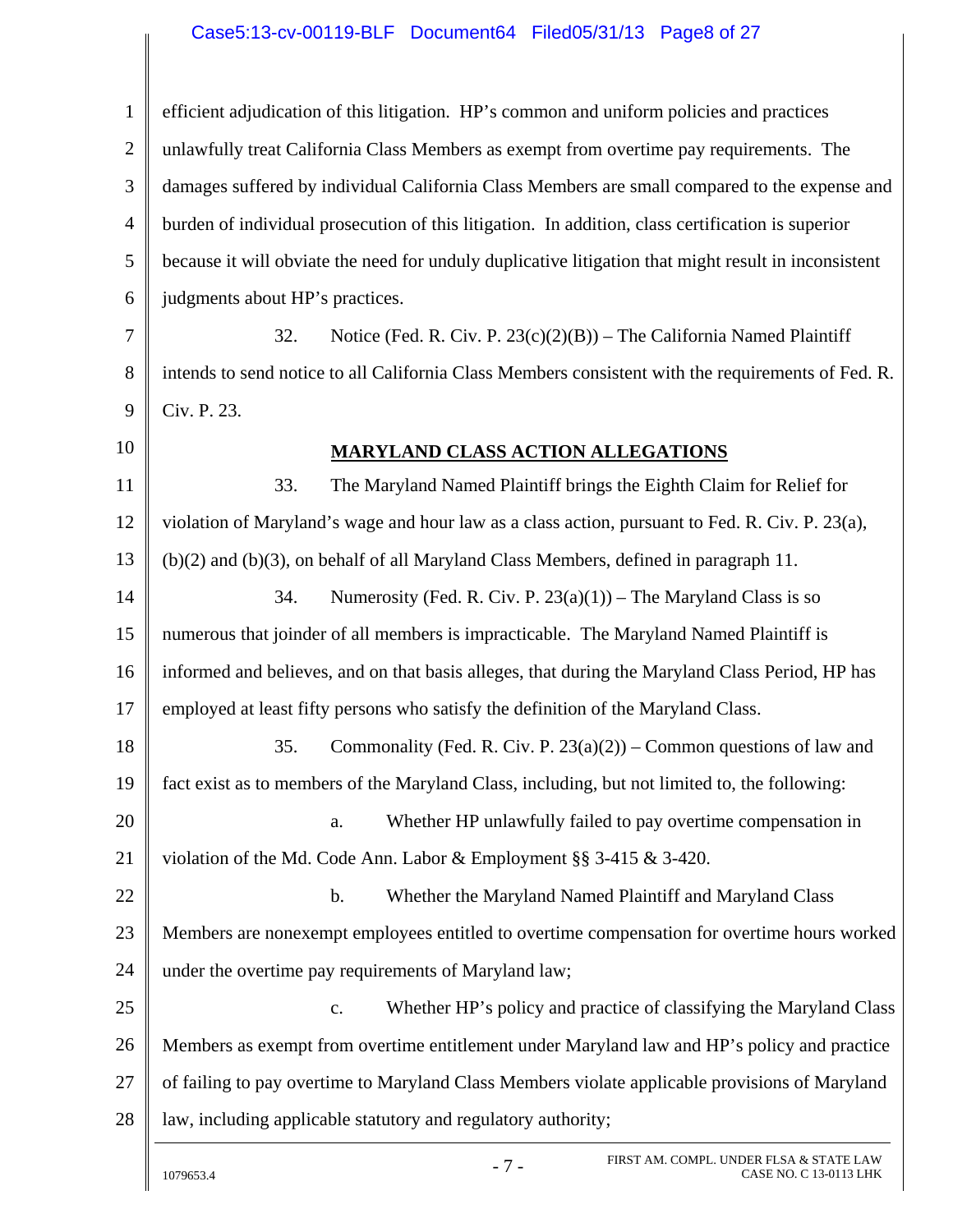| $\mathbf{1}$   | Whether HP unlawfully failed to keep records of hours worked by<br>d.                               |
|----------------|-----------------------------------------------------------------------------------------------------|
| $\overline{2}$ | Maryland Class Members, in violation of Md. Code Ann. Labor & Employment § 3-424;                   |
| 3              | Whether HP's policy and practice of failing to pay its employees all<br>e.                          |
| 4              | wages due within the time required by law after their employment ended violates Maryland law;       |
| 5              | and                                                                                                 |
| 6              | f.<br>The proper measure of damages sustained and the proper measure                                |
| 7              | of restitution recoverable by members of the Maryland Class.                                        |
| 8              | Typicality (Fed. R. Civ. P. $23(a)(3)$ ) – The Maryland Named Plaintiff's<br>36.                    |
| 9              | claims are typical of Maryland Class Members' claims. The Maryland Named Plaintiff, like            |
| 10             | other Maryland Class Members, was subjected to HP's policy and practice of refusing to pay          |
| 11             | overtime in violation of Maryland law. The Maryland Named Plaintiff's job duties were typical       |
| 12             | of those of other Maryland Class Members.                                                           |
| 13             | 37.<br>Adequacy (Fed. R. Civ. P. $23(a)(4)$ ) – The Maryland Named Plaintiff will                   |
| 14             | fairly and adequately represent and protect the interests of the Maryland Class.                    |
| 15             | 38.<br>Adequacy of counsel (Fed. R. Civ. P. $23(g)$ ) – The Maryland Named                          |
| 16             | Plaintiff has retained counsel competent and experienced in complex class actions, the FLSA, and    |
| 17             | state labor and employment litigation. The Maryland Named Plaintiff's counsel have litigated        |
| 18             | numerous class actions on behalf of technical support workers asserting overtime                    |
| 19             | misclassification claims under the FLSA and state law. The Maryland Named Plaintiff's counsel       |
| 20             | intend to commit the necessary resources to prosecute this action vigorously for the benefit of all |
| 21             | Class Members.                                                                                      |
| 22             | 39.<br>Injunctive Relief (Fed. R. Civ. P. $23(b)(2)$ ) – Class certification of                     |
| 23             | the Eighth Claim for Relief is appropriate pursuant to Fed. R. Civ. P. 23(b)(2) because HP has      |
| 24             | acted or refused to act on grounds generally applicable to the Maryland Class, making appropriate   |
| 25             | declaratory and injunctive relief with respect to the Maryland Named Plaintiff and the Maryland     |
| 26             | Class Members as a whole. The Maryland Named Plaintiff and the Maryland Class Members are           |
| 27             | entitled to injunctive relief to end HP's common and uniform practice of failing to properly        |
| 28             | compensate its employees for all overtime work performed for the benefit of HP.                     |
|                | FIRST AM. COMPL. UNDER FLSA & STATE LAW<br>$-8-$<br>1079653.4<br>CASE NO. C 13-0113 LHK             |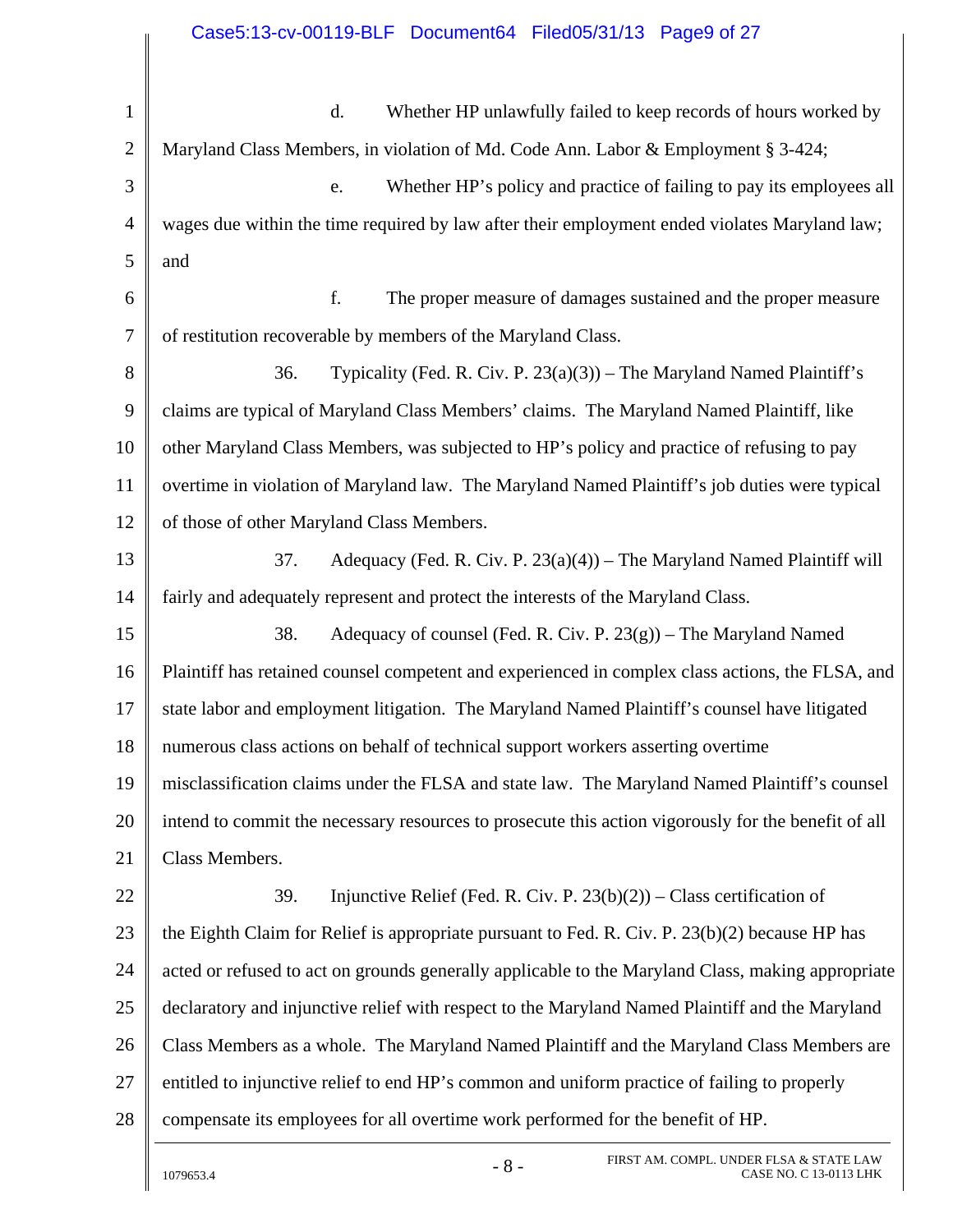| $\mathbf{1}$   | Predominance and superiority (Fed. R. Civ. P. $23(b)(3)$ ) – Class<br>40.                          |
|----------------|----------------------------------------------------------------------------------------------------|
| $\overline{2}$ | certification of the Eighth Claim for Relief is also appropriate under Fed. R. Civ. P. 23(b)(3)    |
| 3              | because questions of law and fact common to the Maryland Class predominate over any questions      |
| $\overline{4}$ | affecting only individual members of the Maryland Class, and because a class action is superior    |
| 5              | to other available methods for the fair and efficient adjudication of this litigation. HP's common |
| 6              | and uniform policies and practices unlawfully treat Maryland Class Members as exempt from          |
| $\overline{7}$ | overtime pay requirements. The damages suffered by individual Maryland Class Members are           |
| 8              | small compared to the expense and burden of individual prosecution of this litigation. In          |
| 9              | addition, class certification is superior because it will obviate the need for unduly duplicative  |
| 10             | litigation that might result in inconsistent judgments about HP's practices.                       |
| 11             | 41.<br>Notice (Fed. R. Civ. P. $23(c)(2)(B)$ ) – The Maryland Named Plaintiff                      |
| 12             | intends to send notice to all Maryland Class Members consistent with the requirements of Fed. R.   |
| 13             | Civ. P. 23.                                                                                        |
| 14             | <b>MASSACHUSETTS CLASS ACTION ALLEGATIONS</b>                                                      |
| 15             | The Massachusetts Named Plaintiff brings the Ninth Claim for Relief for<br>42.                     |
| 16             | violation of Massachusetts's wage and hour law as a class action, pursuant to Fed. R. Civ. P.      |
| 17             | 23(a) and (b)(3), on behalf of all Massachusetts Class Members, defined in paragraph 12.           |
| 18             | Numerosity (Fed. R. Civ. P. $23(a)(1)$ ) – The Massachusetts Class is so<br>43.                    |
| 19             | numerous that joinder of all members is impracticable. The Massachusetts Named Plaintiff is        |
| 20             | informed and believes, and on that basis alleges, that during the Massachusetts Class Period, HP   |
| 21             | has employed at least fifty persons who satisfy the definition of the Massachusetts Class.         |
| 22             | 44.<br>Commonality (Fed. R. Civ. P. $23(a)(2)$ ) – Common questions of law and                     |
| 23             | fact exist as to members of the Massachusetts Class, including, but not limited to, the following: |
| 24             | Whether HP unlawfully failed to pay overtime compensation in<br>a.                                 |
| 25             | violation of Mass. Gen. Laws ch. 151 § 1A.                                                         |
| 26             | Whether the Massachusetts Named Plaintiff and Massachusetts<br>b.                                  |
| 27             | Class Members are nonexempt employees entitled to overtime compensation for overtime hours         |
| 28             | worked under the overtime pay requirements of Massachusetts law;                                   |
|                | FIRST AM. COMPL. UNDER FLSA & STATE LAW<br>$-9-$<br>1079653.4<br>CASE NO. C 13-0113 LHK            |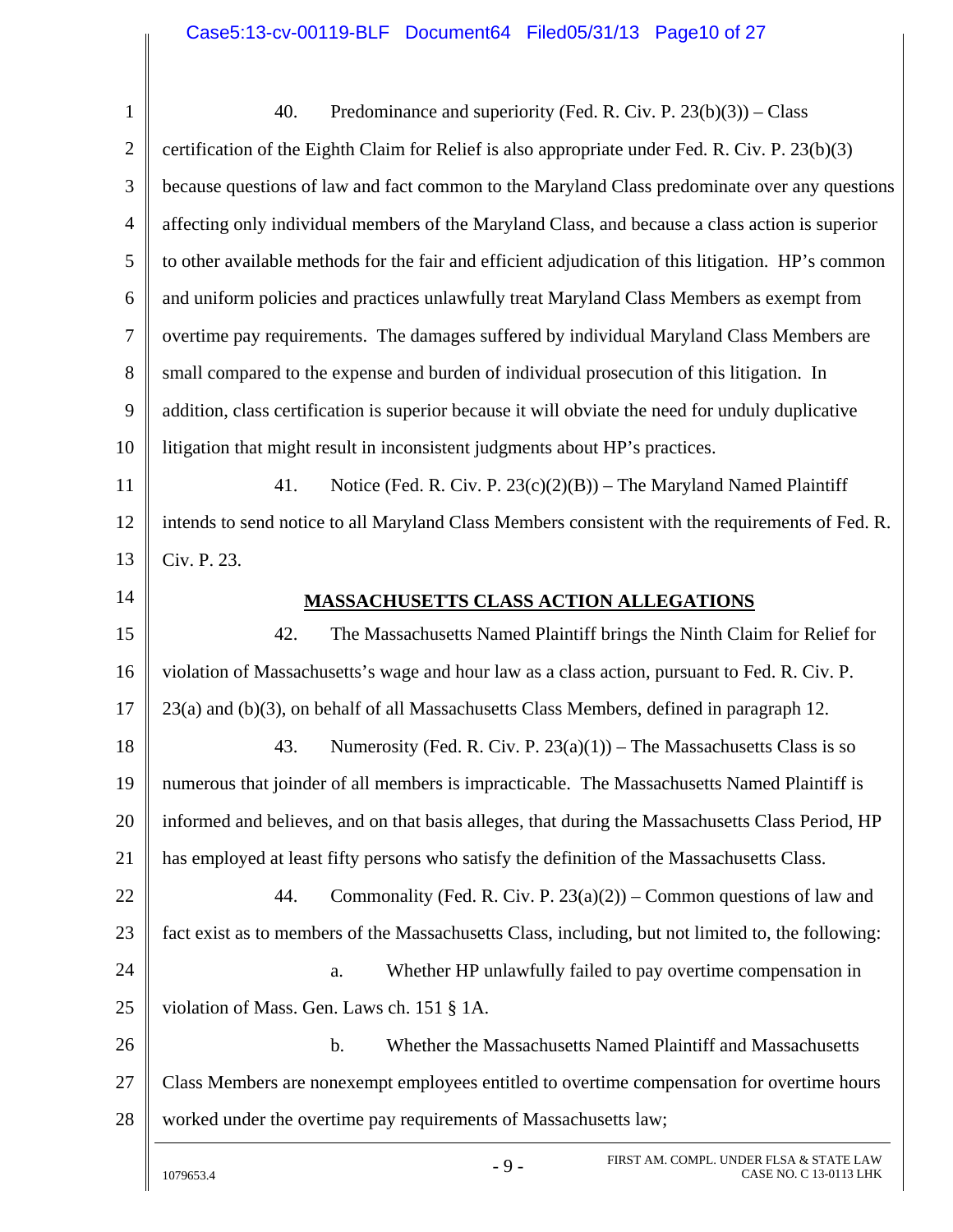| $\mathbf{1}$   | Whether HP's policy and practice of classifying the Massachusetts<br>$\mathbf{c}$ .              |
|----------------|--------------------------------------------------------------------------------------------------|
| $\overline{2}$ | Class Members as exempt from overtime entitlement under Massachusetts law and HP's policy        |
| 3              | and practice of failing to pay overtime to Massachusetts Class Members violate applicable        |
| $\overline{4}$ | provisions of Massachusetts law, including applicable statutory and regulatory authority;        |
| 5              | d.<br>Whether HP unlawfully failed to keep and furnish Massachusetts                             |
| 6              | Class Members with records of hours worked, in violation of Mass. Gen. Laws ch. 151 § 15;        |
| $\overline{7}$ | Whether HP's policy and practice of failing to pay its employees all<br>e.                       |
| 8              | wages due within the time required by law after their employment ended violates Massachusetts    |
| 9              | law; and                                                                                         |
| 10             | f.<br>The proper measure of damages sustained and the proper measure                             |
| 11             | of restitution recoverable by members of the Massachusetts Class.                                |
| 12             | 45.<br>Typicality (Fed. R. Civ. P. $23(a)(3)$ ) – The Massachusetts Named                        |
| 13             | Plaintiff's claims are typical of Massachusetts Class Members' claims. The Massachusetts         |
| 14             | Named Plaintiff, like other Massachusetts Class Members, was subjected to HP's policy and        |
| 15             | practice of refusing to pay overtime in violation of Massachusetts law. The Massachusetts        |
| 16             | Named Plaintiff's job duties were typical of those of other Massachusetts Class Members.         |
| 17             | Adequacy (Fed. R. Civ. P. $23(a)(4)$ ) – The Massachusetts Named Plaintiff<br>46.                |
| 18             | will fairly and adequately represent and protect the interests of the Massachusetts Class.       |
| 19             | 47. Adequacy of counsel (Fed. R. Civ. P. 23(g)) – The Massachusetts Named                        |
| 20             | Plaintiff has retained counsel competent and experienced in complex class actions, the FLSA, and |
| 21             | state labor and employment litigation. The Massachusetts Named Plaintiff's counsel have          |
| 22             | litigated numerous class actions on behalf of technical support workers asserting overtime       |
| 23             | misclassification claims under the FLSA and state law. The Massachusetts Named Plaintiff's       |
| 24             | counsel intend to commit the necessary resources to prosecute this action vigorously for the     |
| 25             | benefit of all Class Members.                                                                    |
| 26             | 48.<br>Predominance and superiority (Fed. R. Civ. P. $23(b)(3)$ ) – Class                        |
| 27             | certification of the Ninth Claim for Relief is also appropriate under Fed. R. Civ. P. 23(b)(3)   |
| 28             | because questions of law and fact common to the Massachusetts Class predominate over any         |
|                | FIRST AM. COMPL. UNDER FLSA & STATE LAW<br>$-10-$<br>1079653.4<br>CASE NO. C 13-0113 LHK         |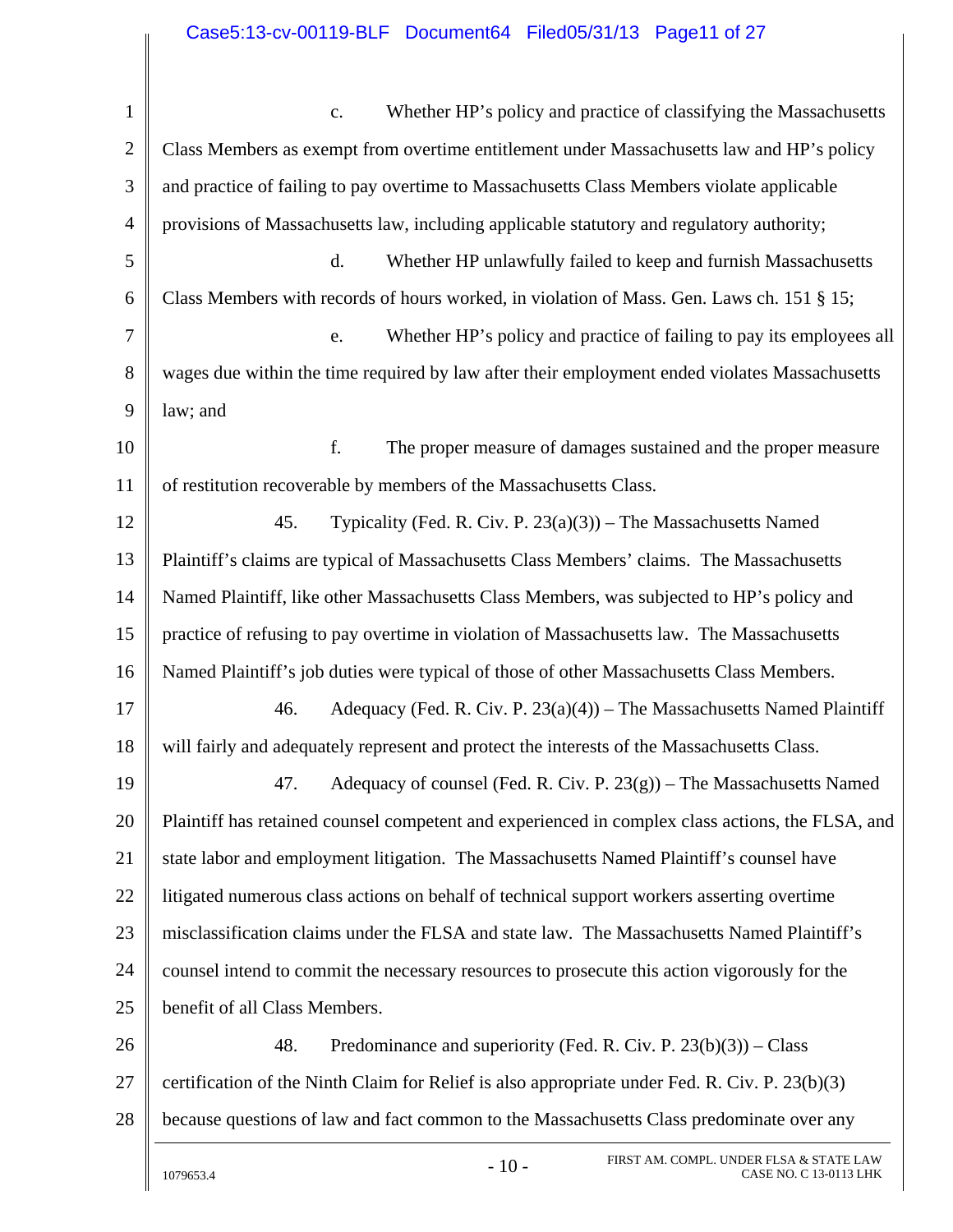# Case5:13-cv-00119-BLF Document64 Filed05/31/13 Page12 of 27

| $\mathbf{1}$   | questions affecting only individual members of the Massachusetts Class, and because a class              |
|----------------|----------------------------------------------------------------------------------------------------------|
| $\overline{2}$ | action is superior to other available methods for the fair and efficient adjudication of this            |
| 3              | litigation. HP's common and uniform policies and practices unlawfully treat Massachusetts Class          |
| $\overline{4}$ | Members as exempt from overtime pay requirements. The damages suffered by individual                     |
| 5              | Massachusetts Class Members are small compared to the expense and burden of individual                   |
| 6              | prosecution of this litigation. In addition, class certification is superior because it will obviate the |
| 7              | need for unduly duplicative litigation that might result in inconsistent judgments about HP's            |
| 8              | practices.                                                                                               |
| 9              | Notice (Fed. R. Civ. P. $23(c)(2)(B)$ ) – The Massachusetts Named Plaintiff<br>49.                       |
| 10             | intends to send notice to all Massachusetts Class Members consistent with the requirements of            |
| 11             | Fed. R. Civ. P. 23.                                                                                      |
| 12             | <b>FIRST CLAIM FOR RELIEF</b><br>(Fair Labor Standards Act, 29 U.S.C. §§ 201 et seq.,                    |
| 13             | <b>Brought by Plaintiffs on Behalf of Themselves and the Nationwide FLSA Plaintiffs)</b>                 |
| 14             | Plaintiffs, on behalf of themselves and all Nationwide FLSA Plaintiffs,<br>50.                           |
| 15             | realleges and incorporates by reference paragraphs 1 through 49 as if they were set forth again          |
| 16             | herein.                                                                                                  |
| 17             | 51.<br>At all relevant times, HP has been, and continues to be, an "employer"                            |
| 18             | engaged in interstate "commerce" and/or in the production of "goods" for "commerce," within              |
| 19             | the meaning of the FLSA, 29 U.S.C. § 203. At all relevant times, HP has employed, and                    |
| 20             | continues to employ, "employee[s]," including Plaintiffs and each of the Nationwide FLSA                 |
| 21             | Plaintiffs. At all relevant times, HP has had gross operating revenues in excess of \$500,000.           |
| 22             | The Consent to Sue forms Plaintiffs signed pursuant to section 16(b) of the<br>52.                       |
| 23             | FLSA, 29 U.S.C. §§ 216(b) and 256 appear at Docket Nos. 1, 23-1, and 25-1. It is likely that             |
| 24             | other similarly situated individuals will sign consent forms and join as Plaintiffs on this claim in     |
| 25             | the future.                                                                                              |
| 26             |                                                                                                          |
| 27<br>28       |                                                                                                          |
|                |                                                                                                          |
|                | FIRST AM. COMPL. UNDER FLSA & STATE LAW<br>$-11-$<br>1079653.4<br>CASE NO. C 13-0113 LHK                 |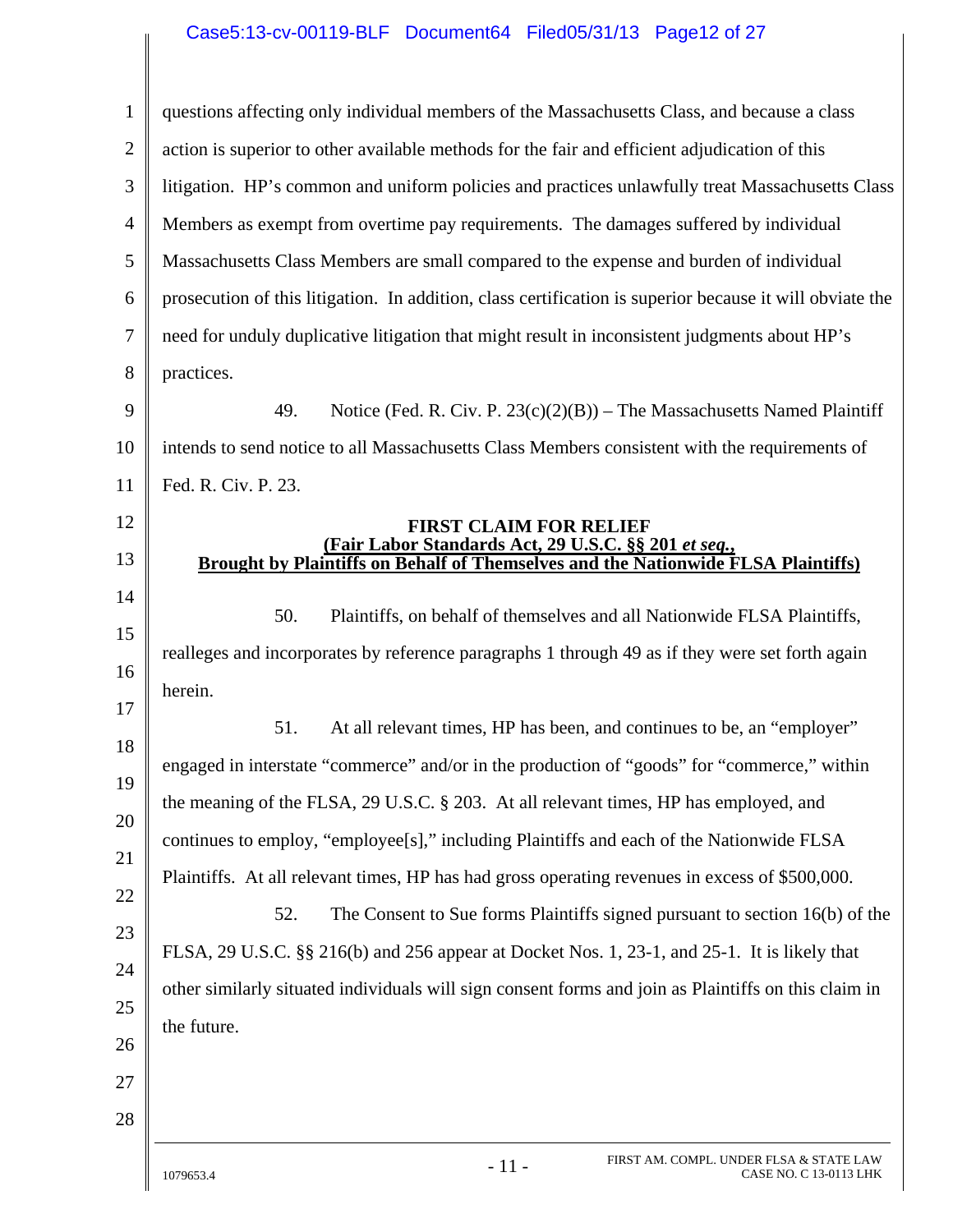| $\mathbf{1}$   | 53.<br>The FLSA requires each covered employer, including HP, to compensate                         |
|----------------|-----------------------------------------------------------------------------------------------------|
| $\overline{2}$ | all nonexempt employees at a rate of not less than one and one-half times the regular rate of pay   |
| 3              | for work performed in excess of forty hours in a workweek.                                          |
| $\overline{4}$ | 54.<br>The Nationwide FLSA Plaintiffs are entitled to be paid overtime                              |
| 5              | compensation for all overtime hours worked.                                                         |
| 6              | At all relevant times, HP, pursuant to its policies and practices, failed and<br>55.                |
| $\tau$         | refused to pay overtime premiums to the Nationwide FLSA Plaintiffs for their hours worked in        |
| 8              | excess of forty hours per week.                                                                     |
| 9              | By failing to compensate Plaintiffs and the Nationwide FLSA Plaintiffs at<br>56.                    |
| 10             | a rate not less than one and one-half times the regular rate of pay for work performed in excess of |
| 11             | forty hours in a workweek, HP has violated, and continues to violate, the FLSA, 29 U.S.C. §§ 201    |
| 12             | <i>et seq.</i> , including 29 U.S.C. $\S 207(a)(1)$ and $\S 215(a)$ .                               |
| 13             | By failing to record, report, and/or preserve records of hours worked by<br>57.                     |
| 14             | Plaintiffs and the Nationwide FLSA Plaintiffs, HP has failed to make, keep, and preserve records    |
| 15             | with respect to each of its employees sufficient to determine their wages, hours, and other         |
| 16             | conditions and practice of employment, in violation of the FLSA, 29 U.S.C. §§ 201 et seq.,          |
| 17             | including 29 U.S.C. § 211(c) and § 215(a).                                                          |
| 18             | 58.<br>The foregoing conduct, as alleged, constitutes a willful violation of the                    |
| 19             | FLSA within the meaning of 29 U.S.C. § 255(a).                                                      |
| 20             | Plaintiffs, on behalf of themselves and the Nationwide FLSA Plaintiffs,<br>59.                      |
| 21             | seeks recovery of attorneys' fees and costs of action to be paid by HP, as provided by the FLSA,    |
| 22             | 29 U.S.C. § 216(b).                                                                                 |
| 23             | Plaintiffs, on behalf of themselves and the Nationwide FLSA Plaintiffs,<br>60.                      |
| 24             | seeks damages in the amount of unpaid overtime compensation, liquidated damages as provided         |
| 25             | by the FLSA, 29 U.S.C. § 216(b), interest, and such other legal and equitable relief as the Court   |
| 26             | deems just and proper.                                                                              |
| 27             |                                                                                                     |
| 28             |                                                                                                     |
|                | FIRST AM. COMPL. UNDER FLSA & STATE LAW<br>$-12-$<br>1079653.4<br>CASE NO. C 13-0113 LHK            |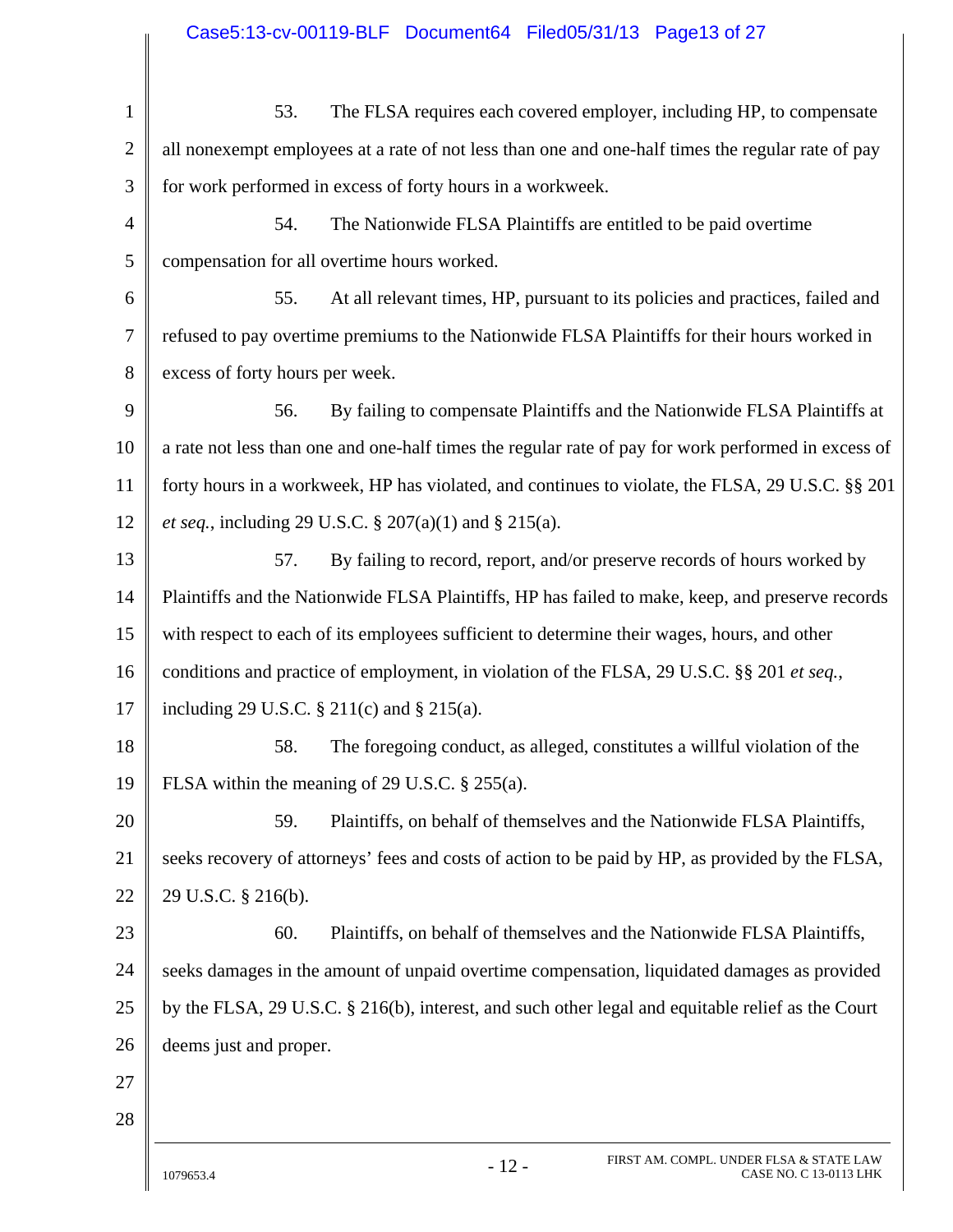|                | Case5:13-cv-00119-BLF Document64 Filed05/31/13 Page14 of 27                                                                                                                 |
|----------------|-----------------------------------------------------------------------------------------------------------------------------------------------------------------------------|
|                |                                                                                                                                                                             |
| $\mathbf{1}$   | <b>SECOND CLAIM FOR RELIEF</b><br>(Cal. Wage Order No. 4-2001; Cal. Labor Code §§ 510, 1194, Brought by                                                                     |
| $\overline{2}$ | the California Named Plaintiff on Behalf of Himself and the California Class)                                                                                               |
| 3              | The California Named Plaintiff, on behalf of himself and all members of<br>61.                                                                                              |
| $\overline{4}$ | the California Class, realleges and incorporates by reference paragraphs 1 through 60 as if they                                                                            |
| 5              | were set forth again herein.                                                                                                                                                |
| 6              | 62.<br>California law requires an employer, such as HP, to pay overtime                                                                                                     |
| $\tau$         | compensation to all nonexempt employees for all hours worked over forty per week, or over eight                                                                             |
| 8              | per day.                                                                                                                                                                    |
| 9              | 63.<br>The California Named Plaintiff and California Class Members are                                                                                                      |
| 10             | nonexempt employees entitled to be paid overtime compensation for all overtime hours worked.                                                                                |
| 11             | 64.<br>Throughout the California Class Period, and continuing through the                                                                                                   |
| 12             | present, the California Named Plaintiff and California Class Members worked in excess of eight                                                                              |
| 13             | hours in a workday and/or forty hours in a workweek. The California Named Plaintiff and certain                                                                             |
| 14             | California Class Members also worked in excess of twelve hours in a workday.                                                                                                |
| 15             | 65.<br>During the California Class Period, HP misclassified the California Named                                                                                            |
| 16             | Plaintiff and California Class Members as exempt from overtime pay entitlement and failed and                                                                               |
| 17             | refused to pay them overtime premium pay for their overtime hours worked.                                                                                                   |
| 18             | As a direct and proximate result of HP's unlawful conduct, as set forth<br>66.                                                                                              |
| 19             | herein, the California Named Plaintiff and California Class Members have sustained damages,                                                                                 |
| 20             | including loss of earnings for hours of overtime worked on behalf of HP in an amount to be                                                                                  |
| 21             | established at trial, prejudgment interest, and costs and attorneys' fees, pursuant to statute and                                                                          |
| 22             | other applicable law.                                                                                                                                                       |
| 23             | <b>THIRD CLAIM FOR RELIEF</b>                                                                                                                                               |
| 24             | (California Wage Payment Provisions, Cal. Labor Code §§ 201, 202, & 203,<br><b>Brought by the California Named Plaintiff on Behalf of Himself and the California Class)</b> |
| 25             |                                                                                                                                                                             |
| 26             | The California Named Plaintiff, on behalf of himself and all members of<br>67.                                                                                              |
| 27             | the California Class, realleges and incorporates by reference paragraphs 1 through 66 as if they                                                                            |
| 28             | were set forth again herein.                                                                                                                                                |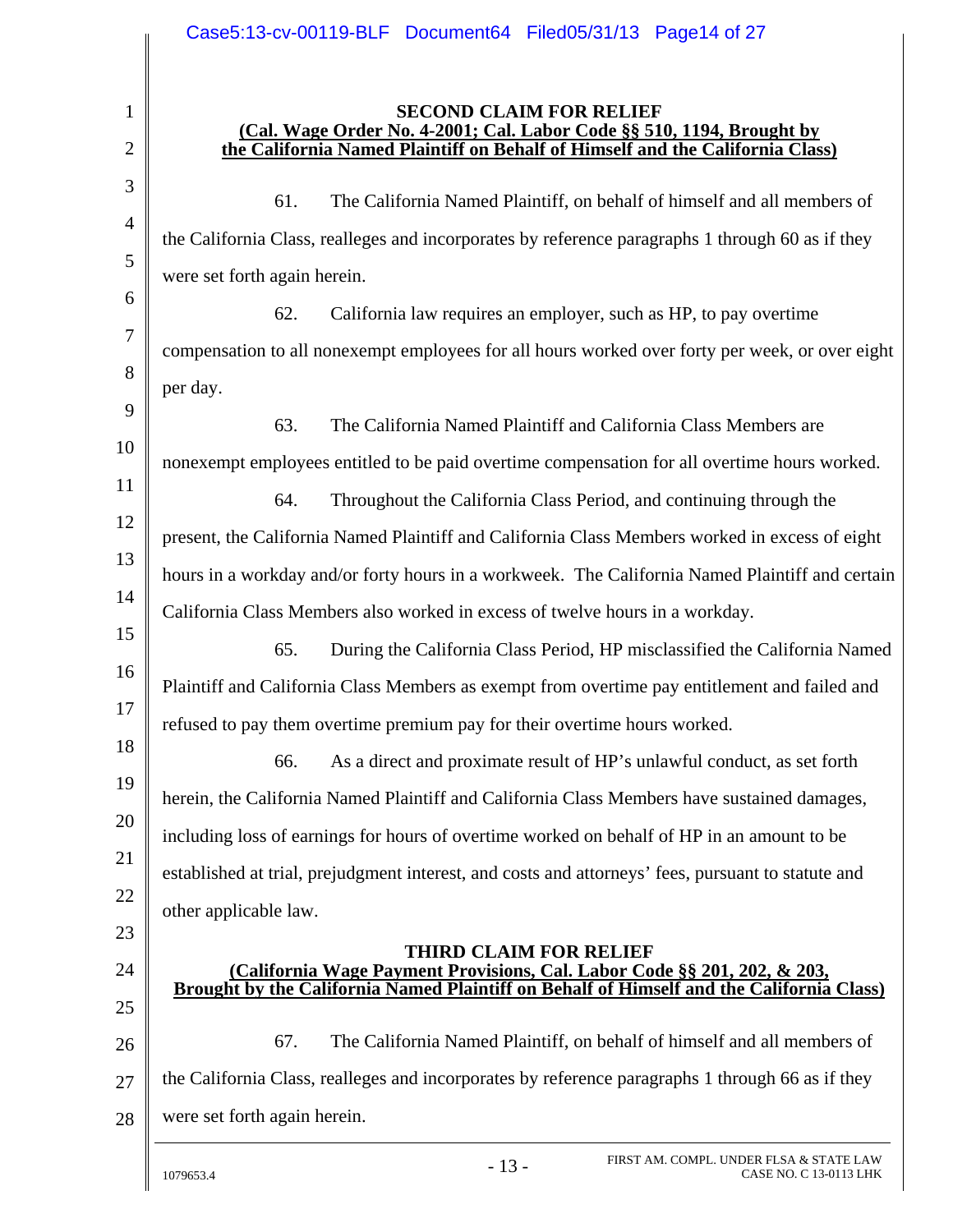| $\mathbf{1}$   | 68.<br>California Labor Code sections 201 and 202 require HP to pay its                                                                                                                                   |
|----------------|-----------------------------------------------------------------------------------------------------------------------------------------------------------------------------------------------------------|
| $\overline{2}$ | employees all wages due within the time specified by law. California Labor Code section 203                                                                                                               |
| 3              | provides that if an employer willfully fails to timely pay such wages, the employer must continue                                                                                                         |
| 4              | to pay the subject employees' wages until the back wages are paid in full or an action is                                                                                                                 |
| 5              | commenced, up to a maximum of thirty days of wages.                                                                                                                                                       |
| 6              | 69.<br>The California Named Plaintiff and all California Class Members who                                                                                                                                |
| 7              | ceased employment with HP are entitled to unpaid compensation, but to date have not received                                                                                                              |
| 8              | such compensation.                                                                                                                                                                                        |
| 9              | 70.<br>More than thirty days have passed since the California Named Plaintiff and                                                                                                                         |
| 10             | certain California Class Members left HP's employ.                                                                                                                                                        |
| 11             | As a consequence of HP's willful conduct in not paying compensation for<br>71.                                                                                                                            |
| 12             | all hours worked, the California Named Plaintiff and California Class Members whose                                                                                                                       |
| 13             | employment ended during the class period are entitled to thirty days' wages under Labor Code                                                                                                              |
| 14             | section 203, together with interest thereon and attorneys' fees and costs.                                                                                                                                |
|                |                                                                                                                                                                                                           |
| 15             | <b>FOURTH CLAIM FOR RELIEF</b>                                                                                                                                                                            |
| 16             | (California Record-Keeping Provisions,<br>Cal. Wage Order No. 4-2001; Cal. Labor Code §§ 226, 1174, & 1174.5,<br>Brought by the California Named Plaintiff on Behalf of Himself and the California Class) |
| 17             | 72.<br>The California Named Plaintiff, on behalf of himself and all members of                                                                                                                            |
| 18             | the California Class, realleges and incorporates by reference paragraphs 1 through 71 as if they                                                                                                          |
| 19             | were set forth again herein.                                                                                                                                                                              |
| 20             | 73.<br>HP knowingly and intentionally failed to provide timely, accurate, itemized                                                                                                                        |
| 21             | wage statements including, <i>inter alia</i> , hours worked, to the California Named Plaintiff and                                                                                                        |
| 22             | California Class Members in accordance with Labor Code section 226(a) and the IWC Wage                                                                                                                    |
| 23             | Orders. Such failure caused injury to the California Named Plaintiff and California Class                                                                                                                 |
| 24             | Members, by, among other things, impeding them from knowing the amount of wages to which                                                                                                                  |
| 25             | they are and were entitled. At all times relevant herein, HP has failed to maintain records of                                                                                                            |
| 26             | hours worked by the California Named Plaintiff and California Class Members as required under                                                                                                             |
| 27<br>28       | Labor Code section 1174(d).                                                                                                                                                                               |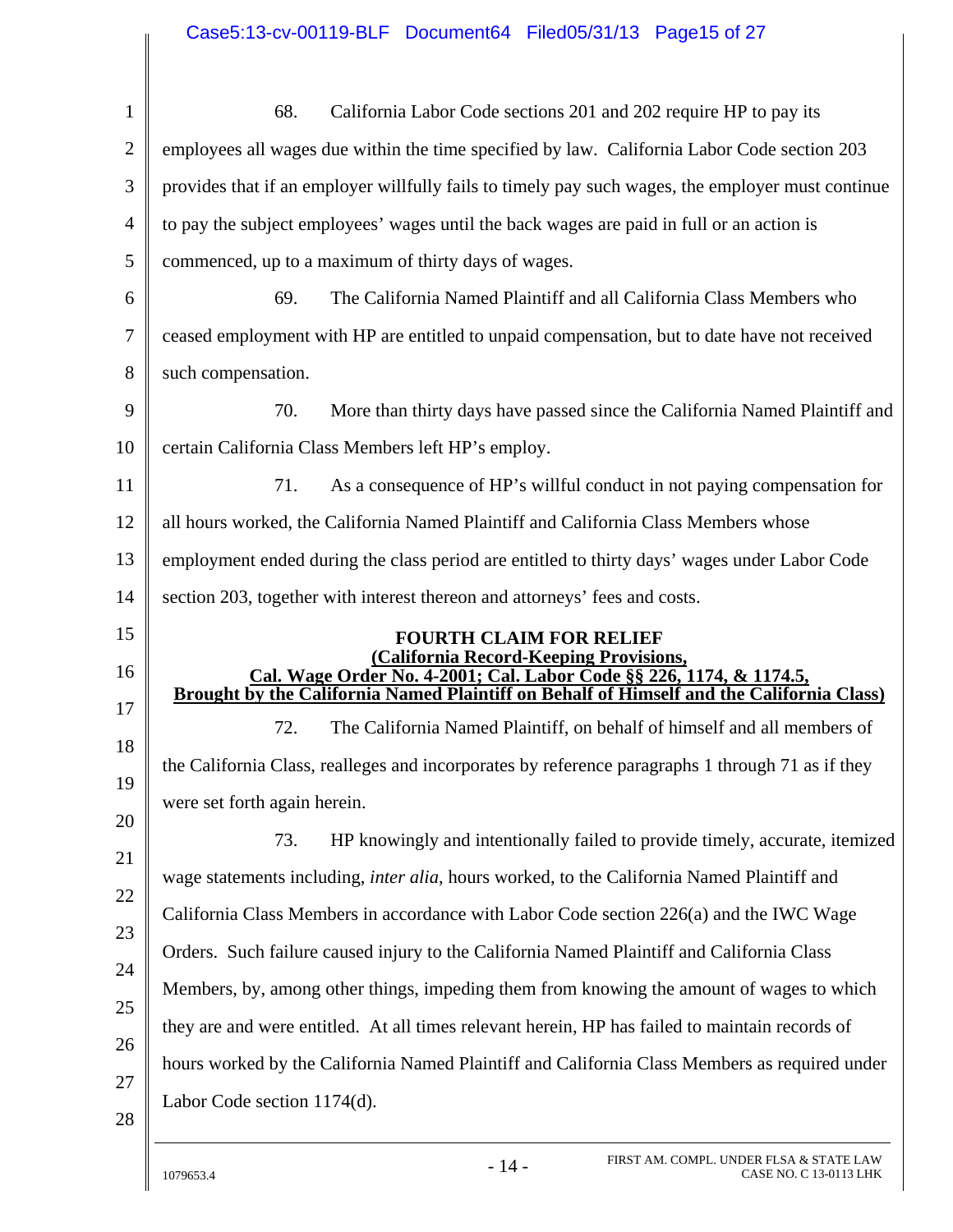1 2 3 4 5 6 7 8 9 10 11 12 13 14 15 16 17 18 19 20 21 22 23 24 25 26 27 28 74. The California Named Plaintiff and California Class Members are entitled to and seek injunctive relief requiring HP to comply with Labor Code sections 226(a) and 1174(d), and further seek the amount provided under Labor Code sections 226(e) and 1174.5, including the greater of all actual damages or fifty dollars (\$50) for the initial pay period in which a violation occurred and one hundred dollars (\$100) per employee for each violation in a subsequent pay period. **FIFTH CLAIM FOR RELIEF (California Meal And Rest Period Provisions, Cal. Wage Order No. 4-2001; Cal. Labor Code §§ 218.5, 226.7, & 512, Brought by the California Named Plaintiff on Behalf of Himself and the California Class)**  75. The California Named Plaintiff, on behalf of himself and all members of the California Class, realleges and incorporates by reference paragraphs 1 through 74 as if they were set forth again herein. 76. Plaintiff and California Class Members regularly work and have worked in excess of five-hour shifts without being afforded at least a half-hour meal break in which they were relieved of all duty and more than ten-hour shifts without being afforded a second half-hour meal break in which they were relieved of all duty, as required by Labor Code sections 226.7 and 512 and Wage Order No. 4-2001, section 11(a). 77. In addition, the California Named Plaintiff and California Class Members regularly work and have worked without being afforded at least one ten-minute rest break, in which they were relieved of all duty, per four hours of work performed or major fraction thereof, as required by Labor Code section 226.7 and Wage Order No. 4-2001, section 12. 78. As a result of HP's failure to afford proper meal periods, it is liable to the California Named Plaintiff and California Class Members for one hour of additional pay at the regular rate of compensation for each workday that the proper meal periods were not provided, pursuant to Labor Code section 226.7 and Wage Order No. 4-2001, section 11(b). 79. As a result of HP's failure to afford proper rest periods, it is liable to the California Named Plaintiff and California Class Members for one hour of additional pay at the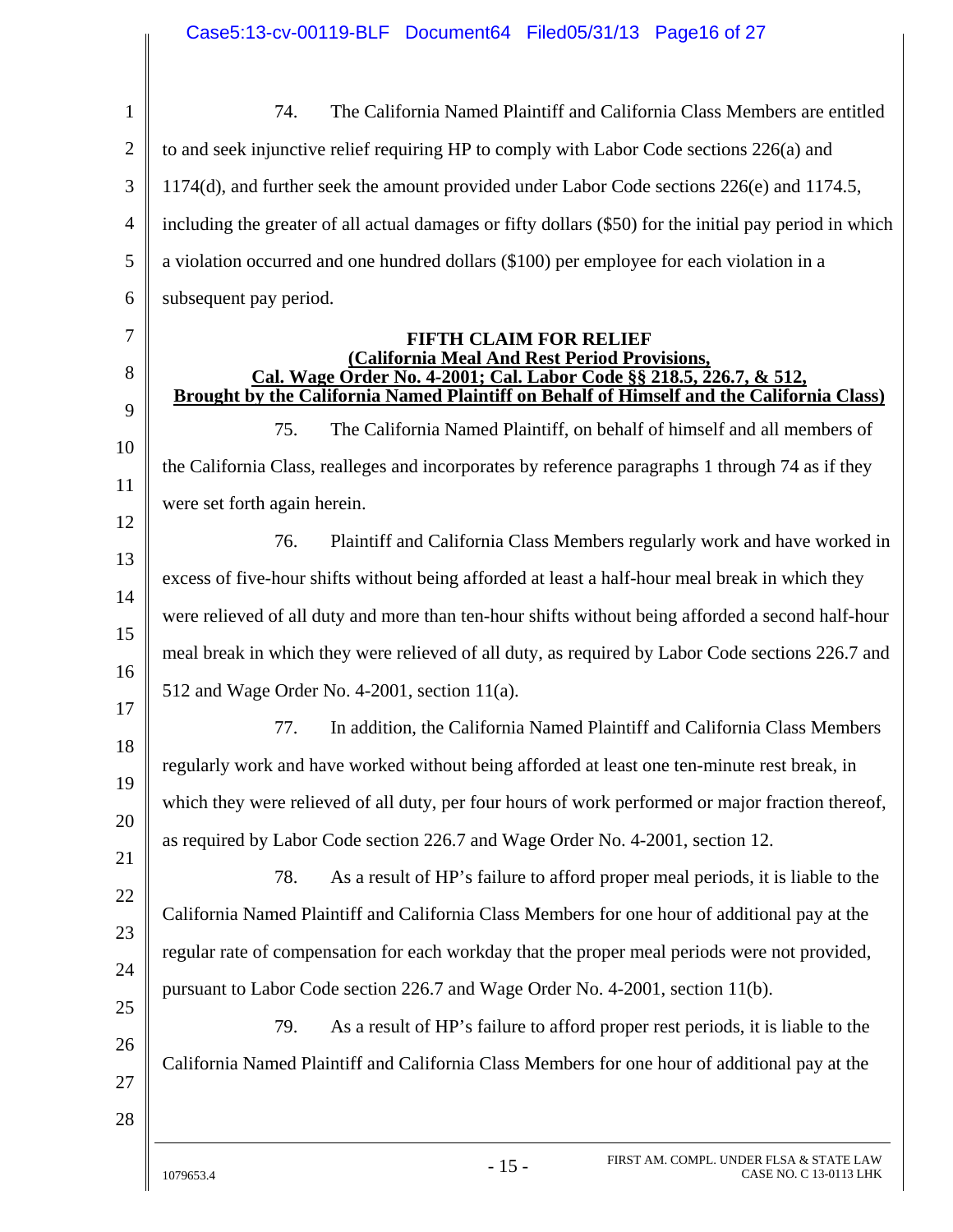### Case5:13-cv-00119-BLF Document64 Filed05/31/13 Page17 of 27

1 2 3 4 5 6 7 8 9 10 11 12 13 14 15 16 17 18 19 20 21 22 23 24 25 26 27 28 1079653.4  $16 - 16 - 16$  FIRST AM. COMPL. UNDER FLSA & STATE LAW regular rate of compensation for each workday that the proper rest periods were not provided, pursuant to Labor Code section 226.7 and Wage Order No. 4-2001, section 12(b). **SIXTH CLAIM FOR RELIEF**<br>**California Unfair Competition Law, Cal. Bus. & Prof. Code §§ 17200** et seq., **Brought by the California Named Plaintiff on Behalf of Himself and the California Class)** 80. The California Named Plaintiff, on behalf of himself and all members of the California Class, realleges and incorporates by reference paragraphs 1 through 79 as if they were set forth again herein. 81. The foregoing conduct, as alleged, violates the California Unfair Competition Law ("UCL"), Cal. Bus. & Prof. Code §§ 17200 *et seq.* Section 17200 of the Cal. Bus. & Prof. Code prohibits unfair competition by prohibiting, *inter alia*, any unlawful or unfair business acts or practices. 82. Beginning at a date unknown to the California Named Plaintiff, but at least as long ago as four years before the filing of this action, HP committed, and continues to commit, acts of unfair competition, as defined by the UCL, by, among other things, engaging in the acts and practices described herein. HP's conduct as herein alleged has injured the California Named Plaintiff and California Class Members by wrongfully denying them earned wages, and therefore was substantially injurious to the California Named Plaintiff and to California Class Members. 83. HP engaged in unfair competition in violation of the UCL by violating, *inter alia*, each of the following laws. Each of these violations constitutes an independent and separate violation of the UCL: a. The Fair Labor Standards Act, 29 U.S.C. §§ 201 *et seq.*; b. California Labor Code § 1194; c. California Labor Code §§ 201, 202, 203, 204, 226, 226.7, and 512; d. California Labor Code § 1174; and e. California Labor Code § 510, which provides in relevant part: Any work in excess of eight hours in one workday and any work in excess of 40 hours in any one workweek and the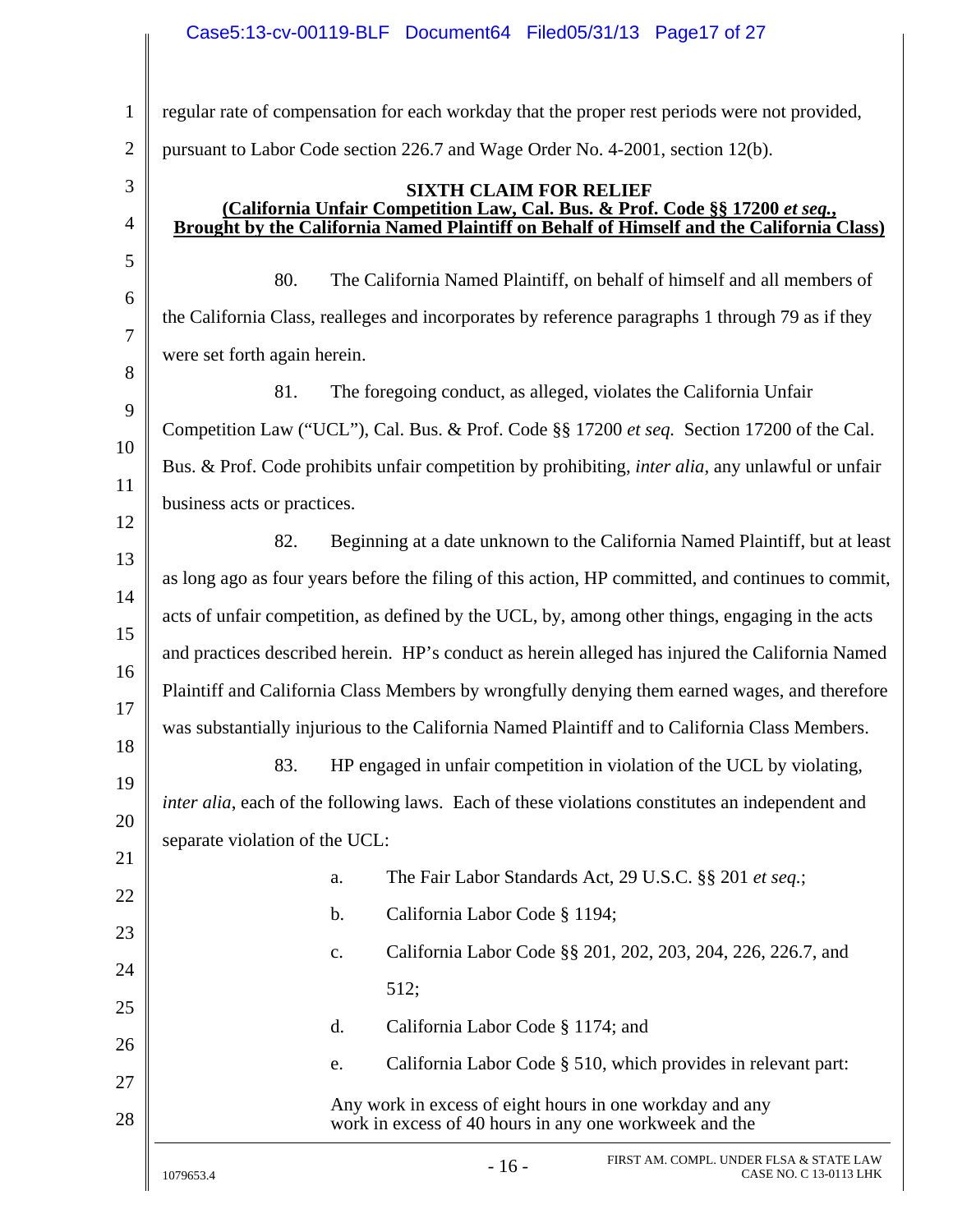|                | Case5:13-cv-00119-BLF Document64 Filed05/31/13 Page18 of 27                                                                                                                      |
|----------------|----------------------------------------------------------------------------------------------------------------------------------------------------------------------------------|
| $\mathbf{1}$   | first eight hours worked on the seventh day of work in any<br>one workweek shall be compensated at the rate of no less                                                           |
| $\overline{2}$ | than one and one-half times the regular rate of pay for an                                                                                                                       |
| 3              | employee. Any work in excess of 12 hours in one day shall<br>be compensated at the rate of no less than twice the regular                                                        |
| 4              | rate of pay for an employee. In addition, any work in<br>excess of eight hours on any seventh day of a workweek                                                                  |
| 5              | shall be compensated at the rate of no less than twice the<br>regular rate of pay of an employee.                                                                                |
| 6              | HP's course of conduct, acts, and practices in violation of the California<br>84.                                                                                                |
| $\tau$         | laws mentioned in the above paragraph constitute a separate and independent violation of the                                                                                     |
| 8              | UCL. HP's conduct described herein violates the policy or spirit of such laws or otherwise                                                                                       |
| 9              | significantly threatens or harms competition.                                                                                                                                    |
| 10             | 85.<br>The unlawful and unfair business practices and acts of HP, described                                                                                                      |
| 11             | above, have injured California Class Members in that they were wrongfully denied the payment                                                                                     |
| 12             | of earned overtime wages.                                                                                                                                                        |
| 13             | 86.<br>The California Named Plaintiff, on behalf of himself and the California                                                                                                   |
| 14             | Class, seeks restitution in the amount of the respective unpaid wages earned and due at a rate not                                                                               |
| 15             | less than one and one-half times the regular rate of pay for work performed in excess of forty                                                                                   |
| 16             | hours in a workweek, or eight hours in a day, and double the regular rate of pay for work                                                                                        |
| 17             | performed in excess of twelve hours per day.                                                                                                                                     |
| 18             | The California Named Plaintiff, on behalf himself and the California Class<br>87.                                                                                                |
| 19             | Members, seeks recovery of attorneys' fees and costs of this action to be paid by HP, as provided                                                                                |
| 20             | by the UCL and California Labor Code §§ 218, 218.5, and 1194.                                                                                                                    |
| 21             | <b>SEVENTH CLAIM FOR RELIEF</b>                                                                                                                                                  |
| 22             | (California Private Attorneys General Act of 2004, Cal. Lab. Code §§ 2698-2699.5, Brought<br>by the California Named Plaintiff on Behalf of Himself and All Aggrieved Employees) |
| 23             | 88.<br>The California Named Plaintiff, on behalf of himself and all aggrieved                                                                                                    |
| 24             | employees, as well as on behalf of the general public of California, realleges and incorporates by                                                                               |
| 25             | reference paragraphs 1 through 87 as if they were set forth again herein.                                                                                                        |
| 26             | 89.<br>Under the California Private Attorneys General Act ("PAGA") of 2004,                                                                                                      |
| 27             | Cal. Lab. Code §§ 2698-2699.5, an aggrieved employee, on behalf of himself or herself and other                                                                                  |
| 28             | current or former employees as well as the general public, may bring a representative action as a                                                                                |
|                | FIRST AM. COMPL. UNDER FLSA & STATE LAW<br>$-17-$<br>CASE NO. C 13-0113 LHK<br>1079653.4                                                                                         |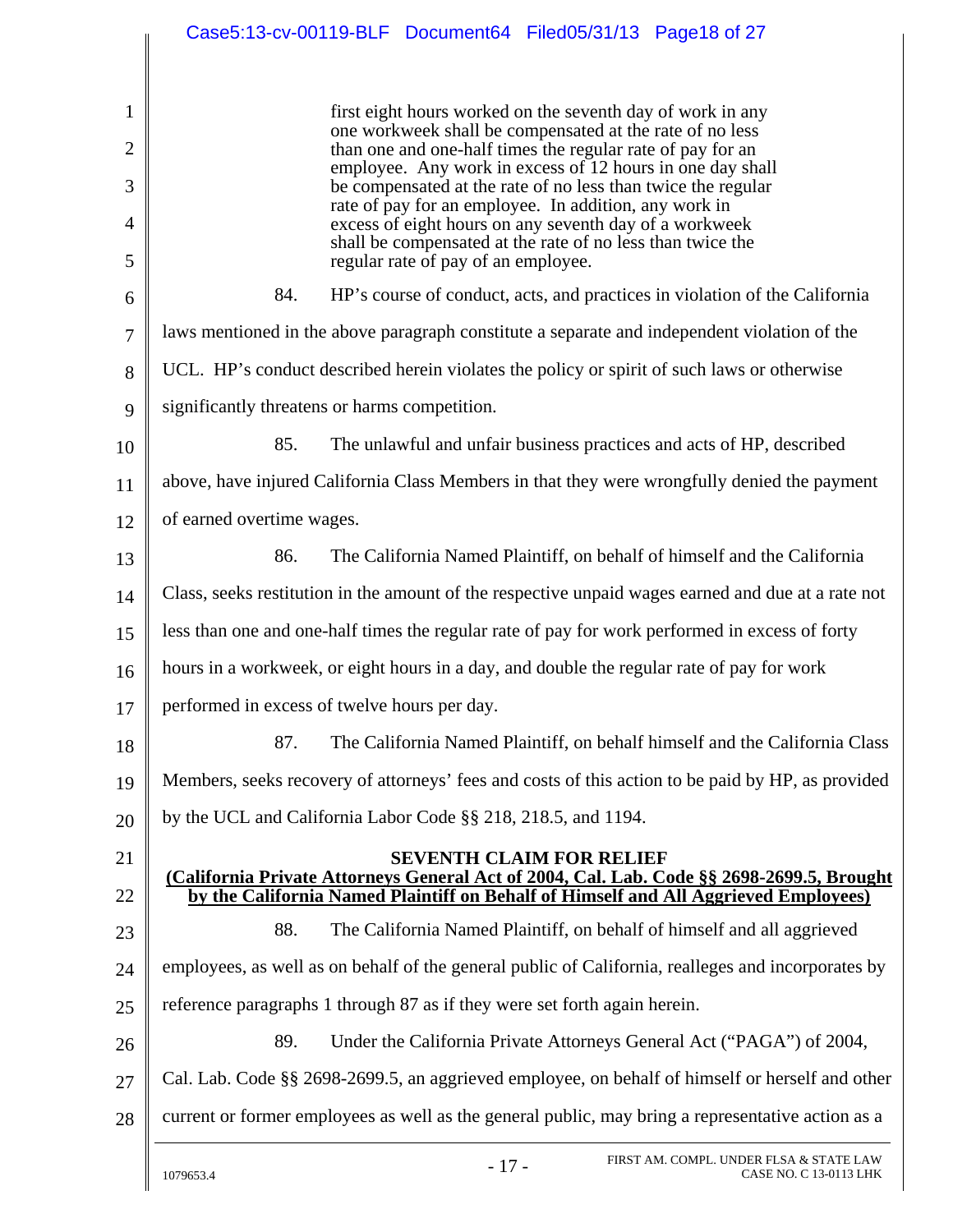# Case5:13-cv-00119-BLF Document64 Filed05/31/13 Page19 of 27

| $\mathbf{1}$   | private attorney general to recover penalties for an employer's violations of the California Labor                                        |
|----------------|-------------------------------------------------------------------------------------------------------------------------------------------|
| $\overline{2}$ | Code and IWC Wage Orders. These civil penalties are in addition to any other relief available                                             |
| 3              | under the California Labor Code, and must be allocated 75% to California's Labor and Workforce                                            |
| $\overline{4}$ | Development Agency ("LWDA") and 25% to the aggrieved employee, pursuant to California                                                     |
| 5              | Labor Code section 2699.                                                                                                                  |
| 6              | 90.<br>The California Named Plaintiff alleges, on behalf of himself and all                                                               |
| 7              | aggrieved employees, as well as the general public, that HP has violated the following provisions                                         |
| 8              | of the California Labor Code and the following provisions of the IWC Wage Orders that are                                                 |
| 9              | actionable through the California Labor Code and PAGA, as previously alleged herein: Cal. Lab.                                            |
| 10             | Code §§ 201-03, 218.5, 226, 226.7, 510, 512, 1174, 1174.5, and 1194, and IWC Wage Order No.                                               |
| 11             | 4-2001. Each of these violations entitles the California Named Plaintiff, as a private attorney                                           |
| 12             | general, to recover the applicable civil penalties on his own behalf, on behalf of all aggrieved                                          |
| 13             | employees, and on behalf of the general public.                                                                                           |
| 14             | 91.<br>California Labor Code section 2699(a), which is part of PAGA, provides in                                                          |
| 15             | pertinent part:                                                                                                                           |
| 16             | Notwithstanding any other provision of law, any provision of this<br>code that provides for a civil penalty to be assessed and collected  |
| 17             | by the Labor and Workforce Development Agency or any of its<br>departments, divisions, commissions, boards, agencies, or                  |
| 18             | employees, for a violation of this code, may, as an alternative, be<br>recovered through a civil action brought by an aggrieved employee  |
| 19             | on behalf of himself or herself and other current or former<br>employees pursuant to the procedures specified in § 2699.3.                |
| 20             | California Labor Code section 2699(f), which is part of PAGA, provides in<br>92.                                                          |
| 21             | pertinent part:                                                                                                                           |
| 22             | For all provisions of this code except those for which a civil penalty                                                                    |
| 23             | is specifically provided, there is established a civil penalty for a<br>violation of these provisions, as follows: (2) If, at the time of |
| 24             | the alleged violation, the person employs one or more employees,<br>the civil penalty is one hundred dollars (\$100) for each aggrieved   |
| 25             | employee per pay period for the initial violation and two hundred<br>dollars (\$200) for each aggrieved employee per pay period for each  |
| 26             | subsequent violation.                                                                                                                     |
| 27             | 93.<br>The California Named Plaintiff is entitled to civil penalties, to be paid by                                                       |
| 28             | HP and allocated as PAGA requires, pursuant to California Labor Code § 2699(a) for HP's                                                   |
|                | FIRST AM. COMPL. UNDER FLSA & STATE LAW<br>$-18-$<br>CASE NO. C 13-0113 LHK<br>1079653.4                                                  |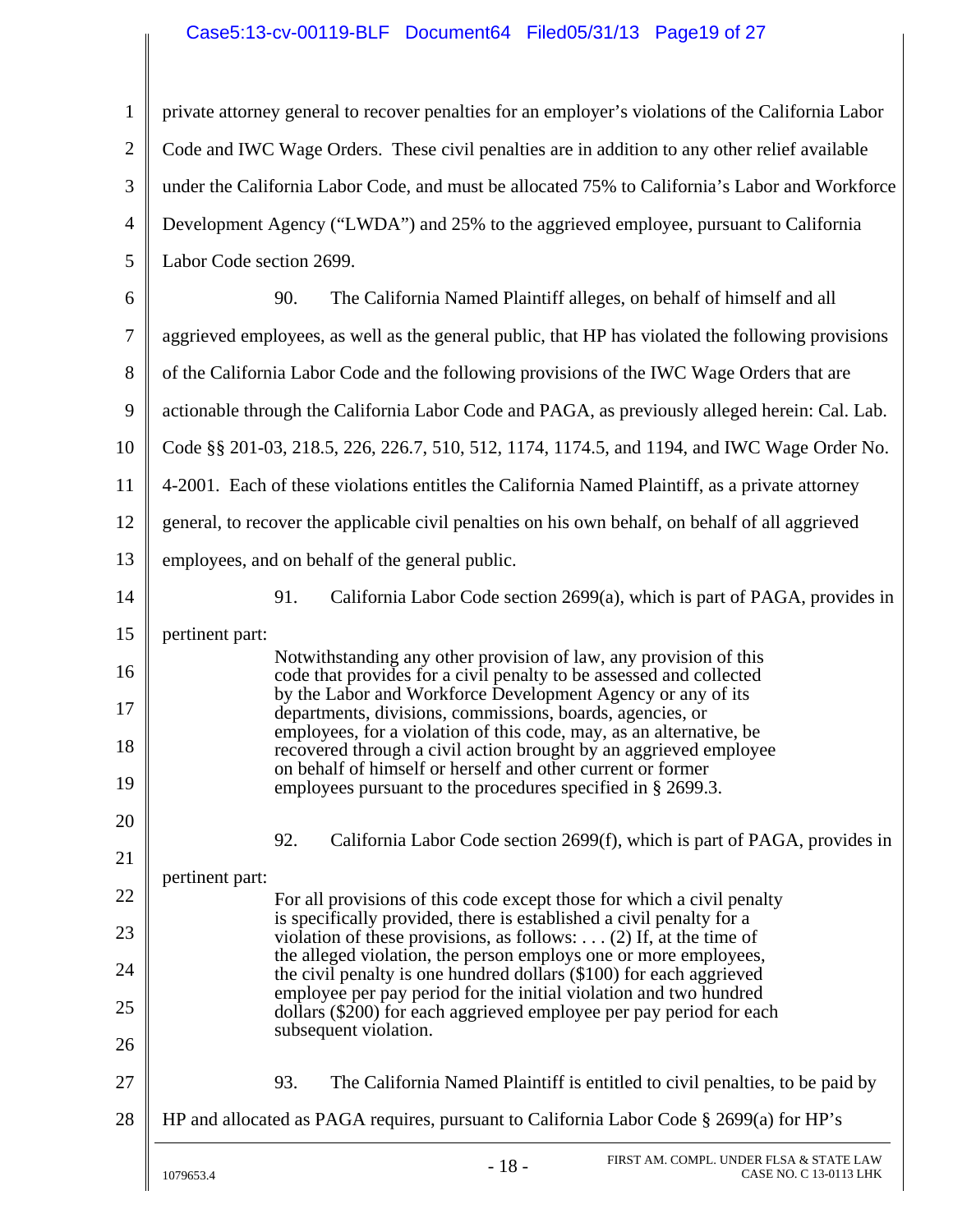#### Case5:13-cv-00119-BLF Document64 Filed05/31/13 Page20 of 27

1 2 3 4 5 violations of the California Labor Code and IWC Wage Orders for which violations a civil penalty is already specifically provided by law. Furthermore, the California Named Plaintiff is entitled to civil penalties, to be paid by HP and allocated as PAGA requires, pursuant to California Labor Code § 2699(f) for HP's violations of the California Labor Code and IWC Wage Orders for which violations a civil penalty is not already specifically provided.

6 7 8 9 94. On January 29, 2013, the California Named Plaintiff provided written notice by certified mail to the LWDA of the legal claims and theories of this case contemporaneous with the filing of the First Amended Complaint in this action. On January 30, 2013, the California Named Plaintiff provided the same written notice by certified mail to HP.

10 11 12 13 14 15 16 17 18 19 20 95. On March 15, 2013, the LWDA notified the California Named Plaintiff and Hewlett-Packard Company that it "does not intend to investigate the[se] allegations." The letter noted that "Labor Code Section 2699(i) provides that '. . . civil penalties recovered by aggrieved employees shall be distributed as follows: 75 percent to the LWDA for enforcement of labor laws and education of employers and employees about their rights and responsibilities under this code.'" The letter further explained that "Labor Code Section 2699(l) specifies '[T]he superior court shall review and approve any penalties sought as part of a proposed settlement agreement pursuant to this part.'" The letter concluded by instructing the California Named Plaintiff that he "must advise [LWDA] of the results of the litigation, and forward a copy of the court judgment or court-approved settlement agreement." A true and correct copy of the letter from the LWDA is attached hereto as Exhibit A.

21 22 23 96. Under PAGA, the California Named Plaintiff and the State of California are entitled to recover the maximum civil penalties permitted by law for the violations of the California Labor Code and IWC Wage Order No. 4-2001 that are alleged in this complaint.

27 28

24

25

26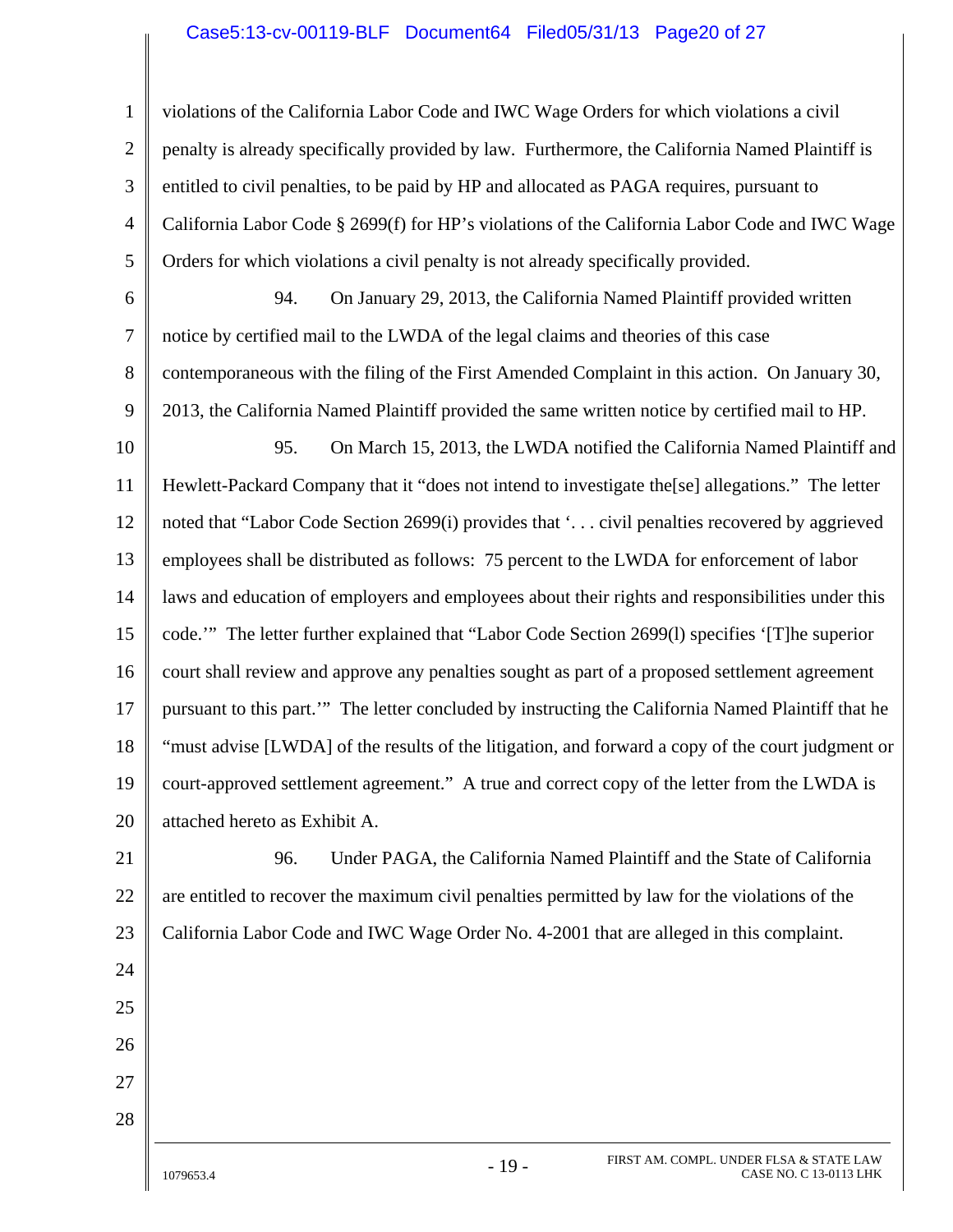|                                    | Case5:13-cv-00119-BLF Document64 Filed05/31/13 Page21 of 27                                                                                                                            |  |  |
|------------------------------------|----------------------------------------------------------------------------------------------------------------------------------------------------------------------------------------|--|--|
| $\mathbf 1$<br>$\overline{2}$<br>3 | <b>EIGHTH CLAIM FOR RELIEF</b><br>(Maryland Code Ann. Labor & Employment §§ 3-401 et seq.,<br>(Brought by the Maryland Named Plaintiff<br>on Behalf of Himself and the Maryland Class) |  |  |
| $\overline{4}$                     | The Maryland Named Plaintiff, on behalf of himself and all members of<br>97.                                                                                                           |  |  |
| 5                                  | the Maryland Class, realleges and incorporates by reference paragraphs 1 through 60 as if they                                                                                         |  |  |
| 6                                  | were set forth again herein.                                                                                                                                                           |  |  |
| 7                                  | 98.<br>The foregoing conduct, as alleged, violates the Maryland Wage and Hour                                                                                                          |  |  |
| 8                                  | Law, Md. Code Ann. Labor and Employment §§ 3-401, et seq.                                                                                                                              |  |  |
| 9                                  | 99.<br>At all relevant times, HP has been, and continues to be, an "employer"                                                                                                          |  |  |
| 10                                 | within the meaning of the Maryland Wage and Hour Law, Md. Code Ann. Labor and                                                                                                          |  |  |
| 11                                 | Employment $\S 3-401(a)$ . At all relevant times, HP has employed, and/or continues to employ,                                                                                         |  |  |
| 12                                 | "employee[s]," including the Maryland Named Plaintiff, and each of the members of the                                                                                                  |  |  |
| 13                                 | prospective Maryland Class, within the meaning of the Maryland Wage and Hour Law.                                                                                                      |  |  |
| 14                                 | 100.<br>The Maryland Wage and Hour Law requires an employer, such as HP, to                                                                                                            |  |  |
| 15                                 | pay overtime compensation to all nonexempt employees. The Maryland Named Plaintiff and                                                                                                 |  |  |
| 16                                 | members of the Maryland Class are not exempt from overtime pay requirements under the                                                                                                  |  |  |
| 17                                 | Maryland Wage and Hour Law.                                                                                                                                                            |  |  |
| 18                                 | 101.<br>At all relevant times, HP had a policy and practice of failing and refusing                                                                                                    |  |  |
| 19                                 | to pay overtime pay to the Maryland Named Plaintiff and the Maryland Class Members for their                                                                                           |  |  |
| 20                                 | hours worked in excess of forty hours per workweek.                                                                                                                                    |  |  |
| 21                                 | As a result of HP's failure to pay wages earned and due, and its decision to<br>102.                                                                                                   |  |  |
| 22                                 | withhold wages earned and due, to the Maryland Named Plaintiff and the Maryland Class                                                                                                  |  |  |
| 23                                 | Members at a rate not less than one and one-half times the regular rate of pay for work performed                                                                                      |  |  |
| 24                                 | in excess of forty hours in a workweek, HP has violated, and continues to willfully violate the                                                                                        |  |  |
| 25                                 | Maryland Wage and Hour Law, Md. Code Ann. Labor and Employment §§ 3-415 & 3-420.                                                                                                       |  |  |
| 26                                 | 103.<br>As a result of HP's failure to record, report, credit, and furnish to the                                                                                                      |  |  |
| 27                                 | Maryland Named Plaintiff and Maryland Class Members their respective wage and hour records                                                                                             |  |  |
| 28                                 | showing all wages earned and due for all work performed, HP has failed to make, keep, preserve,                                                                                        |  |  |
|                                    | FIRST AM. COMPL. UNDER FLSA & STATE LAW<br>$-20-$<br>1079653.4<br>CASE NO. C 13-0113 LHK                                                                                               |  |  |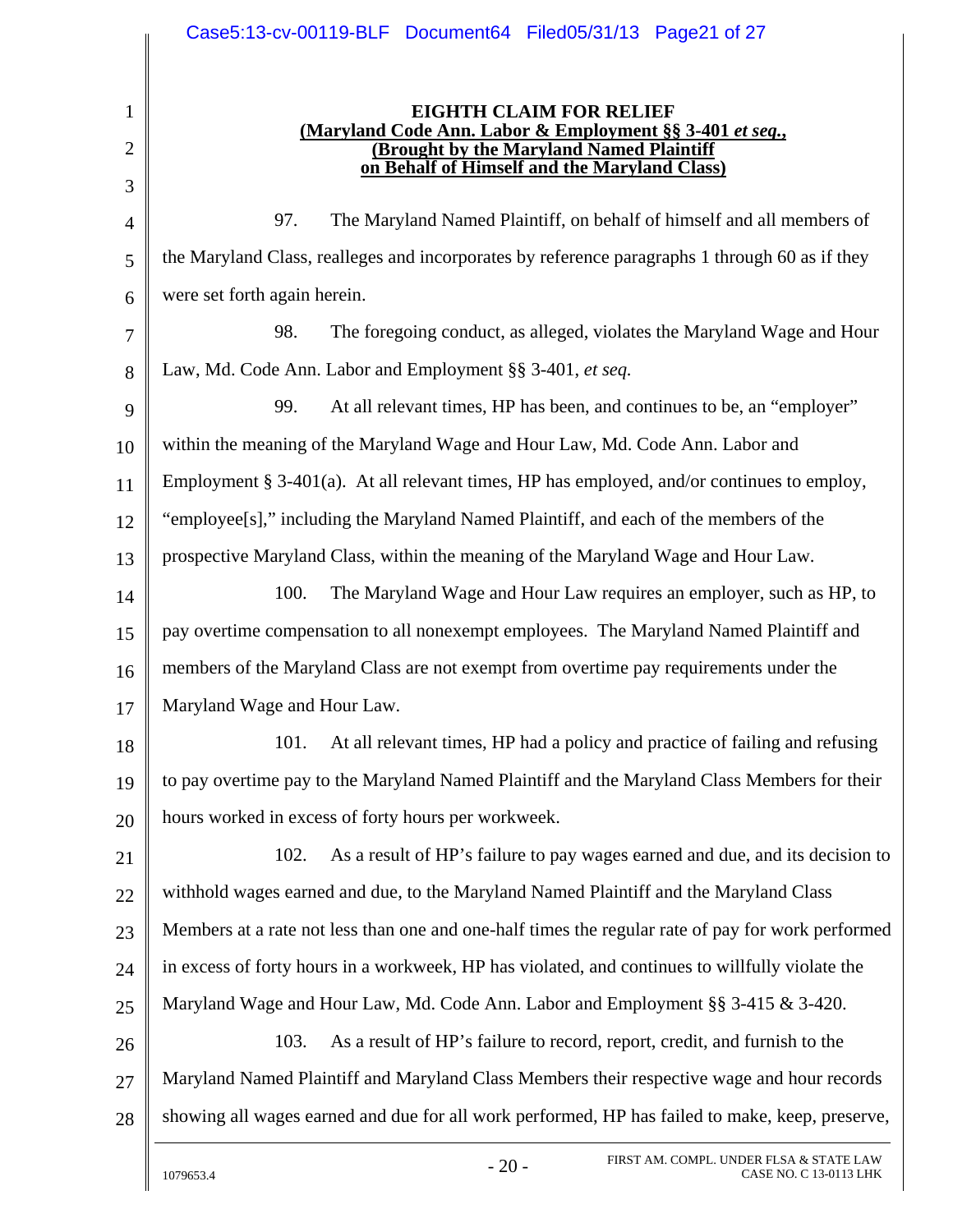# Case5:13-cv-00119-BLF Document64 Filed05/31/13 Page22 of 27

| $\mathbf{1}$   | and furnish such records in violation of the Maryland Wage and Hour Law, Md. Code Ann. Labor                                     |  |  |
|----------------|----------------------------------------------------------------------------------------------------------------------------------|--|--|
| $\overline{2}$ | and Employment § 3-424.                                                                                                          |  |  |
| 3              | 104.<br>The Maryland Named Plaintiff, on behalf of himself and the Maryland                                                      |  |  |
| $\overline{4}$ | Class Members, seeks recovery of attorneys' fees, costs, and expenses of this action to be paid by                               |  |  |
| 5              | HP.                                                                                                                              |  |  |
| 6              | The Maryland Named Plaintiff, on behalf of himself and the Maryland<br>105.                                                      |  |  |
| 7              | Class Members, seek damages in the amount of the respective unpaid wages earned and due at the                                   |  |  |
| 8              | regular hourly wage rate, and at a rate not less than one and one-half times the regular rate of pay                             |  |  |
| 9              | for work performed in excess of forty hours in a workweek; punitive damages; and such other                                      |  |  |
| 10             | legal and equitable relief as the Court deems just and proper.                                                                   |  |  |
| 11             | <b>NINTH CLAIM FOR RELIEF</b>                                                                                                    |  |  |
| 12             | (Massachusetts Wage and Hour Law, Mass. Gen. Laws Ch. 151 §§ 1A, et seq.,<br><b>Brought by the Massachusetts Named Plaintiff</b> |  |  |
| 13             | on Behalf of Himself and the Massachusetts Class)                                                                                |  |  |
| 14             | The Massachusetts Named Plaintiff, on behalf of himself and all members<br>106.                                                  |  |  |
| 15             | of the Massachusetts Class, realleges and incorporates by reference paragraphs 1 through 60 as if                                |  |  |
| 16             | they were set forth again herein.                                                                                                |  |  |
| 17             | 107.<br>The foregoing conduct, as alleged, violates Massachusetts's wage and hour                                                |  |  |
| 18             | law, Mass. Gen. Laws Ch. 151 §§ 1A, et seq.                                                                                      |  |  |
| 19             | 108.<br>At all relevant times, HP has been, and continues to be, an employer that                                                |  |  |
| 20             | "employs" individuals within the meaning of Mass. Gen. Laws Ch. 151 §§ 1A, et seq. At all                                        |  |  |
| 21             | relevant times, HP has employed, and continues to "employ," "employees," including the                                           |  |  |
| 22             | Massachusetts Named Plaintiff and each of the Massachusetts Class Members, within the                                            |  |  |
| 23             | meaning of Mass. Gen. Laws Ch. 151 §§ 1A, et seq.                                                                                |  |  |
| 24             | Massachusetts wage and hour law, Mass. Gen. Laws ch. 151 § 1A, requires<br>109.                                                  |  |  |
| 25             | an employer, such as HP, to pay overtime compensation to all nonexempt employees. The                                            |  |  |
| 26             | Massachusetts Named Plaintiff and the Massachusetts Class Members are not exempt from                                            |  |  |
| 27             | overtime pay requirements under Massachusetts wage and hour law.                                                                 |  |  |
| 28             |                                                                                                                                  |  |  |
|                |                                                                                                                                  |  |  |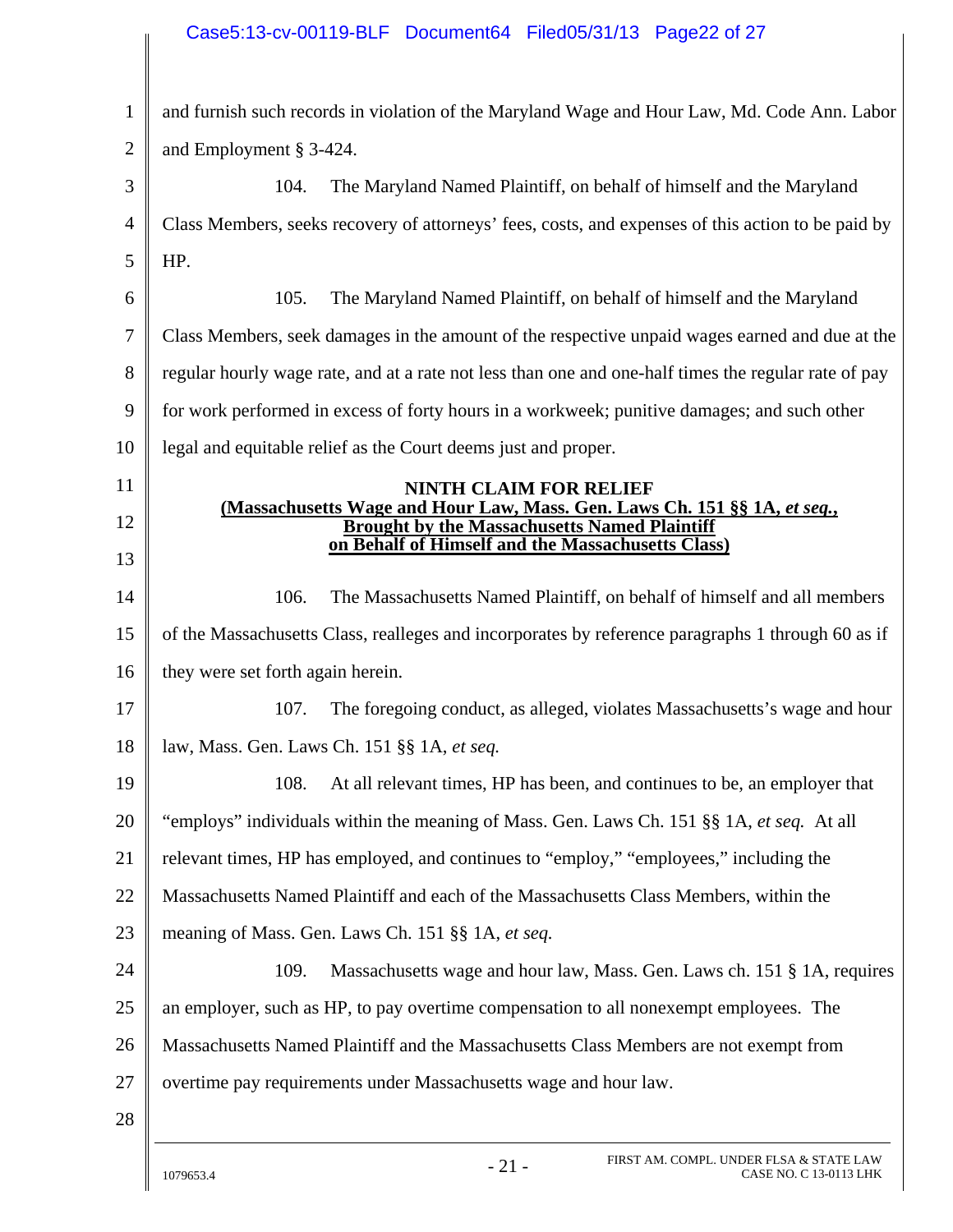| $\mathbf{1}$     | At all relevant times, HP had a policy and practice of failing and refusing<br>110.              |  |  |
|------------------|--------------------------------------------------------------------------------------------------|--|--|
| $\overline{2}$   | to pay overtime pay to the Massachusetts Named Plaintiff and the Massachusetts Class Members     |  |  |
| 3                | for their hours worked in excess of forty (40) hours per week.                                   |  |  |
| $\overline{4}$   | 111.<br>As a result of HP's failure to pay wages earned and due, and its decision to             |  |  |
| 5                | withhold wages earned and due, to the Massachusetts Named Plaintiff and the Massachusetts        |  |  |
| 6                | Class Members at a rate not less than one and one-half times the regular rate of pay for work    |  |  |
| $\boldsymbol{7}$ | performed in excess of forty (40) hours in a workweek, HP has violated, and continues to violate |  |  |
| 8                | Massachusetts wage and hour law.                                                                 |  |  |
| 9                | 112.<br>Massachusetts wage and hour law, Mass. Gen. Laws ch. 151 § 15, requires                  |  |  |
| 10               | employers to keep records of each employee's hours worked and wages earned, at the place of      |  |  |
| 11               | employment, for at least two years.                                                              |  |  |
| 12               | 113.<br>Because HP willfully and unlawfully misclassified the Massachusetts                      |  |  |
| 13               | Named Plaintiff and the Massachusetts Class Members as exempt from overtime pay                  |  |  |
| 14               | requirements, the company failed and continues to fail to keep and furnish records of those      |  |  |
| 15               | employees' hours, as required under Massachusetts wage and hour law.                             |  |  |
| 16               | 114.<br>By failing to record and maintain wage and hour records for its nonexempt                |  |  |
| 17               | employees, including the Massachusetts Named Plaintiff and the Massachusetts Class Members,      |  |  |
| 18               | HP has failed to make, furnish, and keep such records in violation of Massachusetts wage and     |  |  |
| 19               | hour law.                                                                                        |  |  |
| 20               | HP's failure to keep and furnish the required records of hours worked for<br>115.                |  |  |
| 21               | the Massachusetts Named Plaintiff and the Massachusetts Class Members was done with reckless     |  |  |
| 22               | indifference to the rights of others and is willful, knowing, and intentional. Allowing HP's     |  |  |
| 23               | record-keeping violations to continue would be a gross injustice to the Massachusetts Named      |  |  |
| 24               | Plaintiff and the Massachusetts Class Members, and all future HP employees.                      |  |  |
| 25               | The Massachusetts Named Plaintiff, on behalf of himself and the<br>116.                          |  |  |
| 26               | Massachusetts Class Members, seeks recovery of attorneys' fees and costs of this action to be    |  |  |
| 27               | paid by HP, as provided by Massachusetts wage and hour law.                                      |  |  |
| 28               |                                                                                                  |  |  |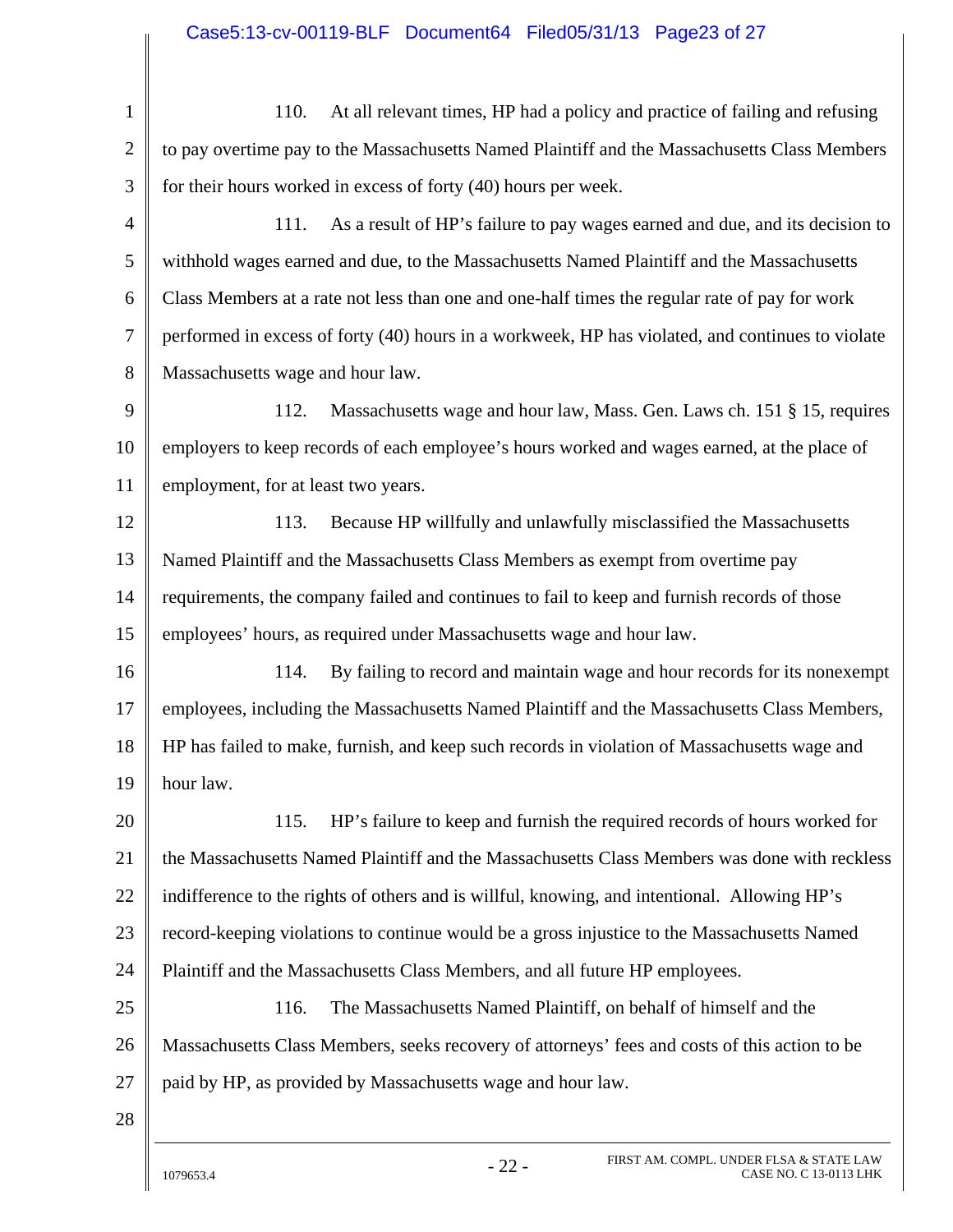| $\mathbf{1}$   | The Massachusetts Named Plaintiff, on behalf of himself and the<br>117.                          |
|----------------|--------------------------------------------------------------------------------------------------|
| $\overline{2}$ | Massachusetts Class Members, seeks damages in the amount of triple the respective unpaid         |
| 3              | wages earned and due at a rate not less than one and one-half times the regular rate of pay for  |
| $\overline{4}$ | work performed in excess of forty (40) hours in a workweek, less any such wages paid, as         |
| 5              | provided by Massachusetts wage and hour law, Mass. Gen. Laws ch. 151 § 1B, and such other        |
| 6              | legal and equitable relief from HP's unlawful and outrageous conduct as the Court deems just and |
| 7              | proper.                                                                                          |
| 8              | 118.<br>The Massachusetts Named Plaintiff also seeks to assert a classwide claim                 |
| 9              | under to Mass. Gen. Laws ch. 149 §§ 148 and 150. To the extent necessary, Plaintiff will amend   |
| 10             | the complaint to allege that the exhaustion process he has commenced has been completed. Mass.   |
| 11             | Gen. Laws. ch. 149 § 150.                                                                        |
| 12             | <b>PRAYER FOR RELIEF</b>                                                                         |
| 13             | WHEREFORE, Plaintiffs on behalf of themselves and all members of the                             |
| 14             | Nationwide FLSA Class, prays for relief as follows:                                              |
| 15             | Designation of this action as a collective action on behalf of the<br>A.                         |
| 16             | Nationwide FLSA Plaintiffs (asserting FLSA claims) and prompt issuance of notice pursuant to     |
| 17             | 29 U.S.C. § 216(b) to all similarly situated members of the FLSA Opt-In Class, apprising them of |
| 18             | the pendency of this action, and permitting them to assert timely FLSA claims in this action by  |
| 19             | filing individual Consent to Sue forms pursuant to 29 U.S.C. § 216(b);                           |
| 20             | Designation of Plaintiffs as Representatives of the Nationwide FLSA<br><b>B.</b>                 |
| 21             | Plaintiffs;                                                                                      |
| 22             | C.<br>A declaratory judgment that the practices complained of herein are                         |
| 23             | unlawful under the FLSA;                                                                         |
| 24             | An award of damages, according to proof, including liquidated damages, to<br>D.                  |
| 25             | be paid by HP;                                                                                   |
| 26             | Costs of action incurred herein, including expert fees;<br>Ε.                                    |
| 27             | Attorneys' fees, including fees pursuant to 29 U.S.C. § 216;<br>F.                               |
| 28             | G.<br>Post-judgment interest, as provided by law; and                                            |
|                | FIRST AM. COMPL. UNDER FLSA & STATE LAW<br>$-23-$<br>CASE NO. C 13-0113 LHK<br>1079653.4         |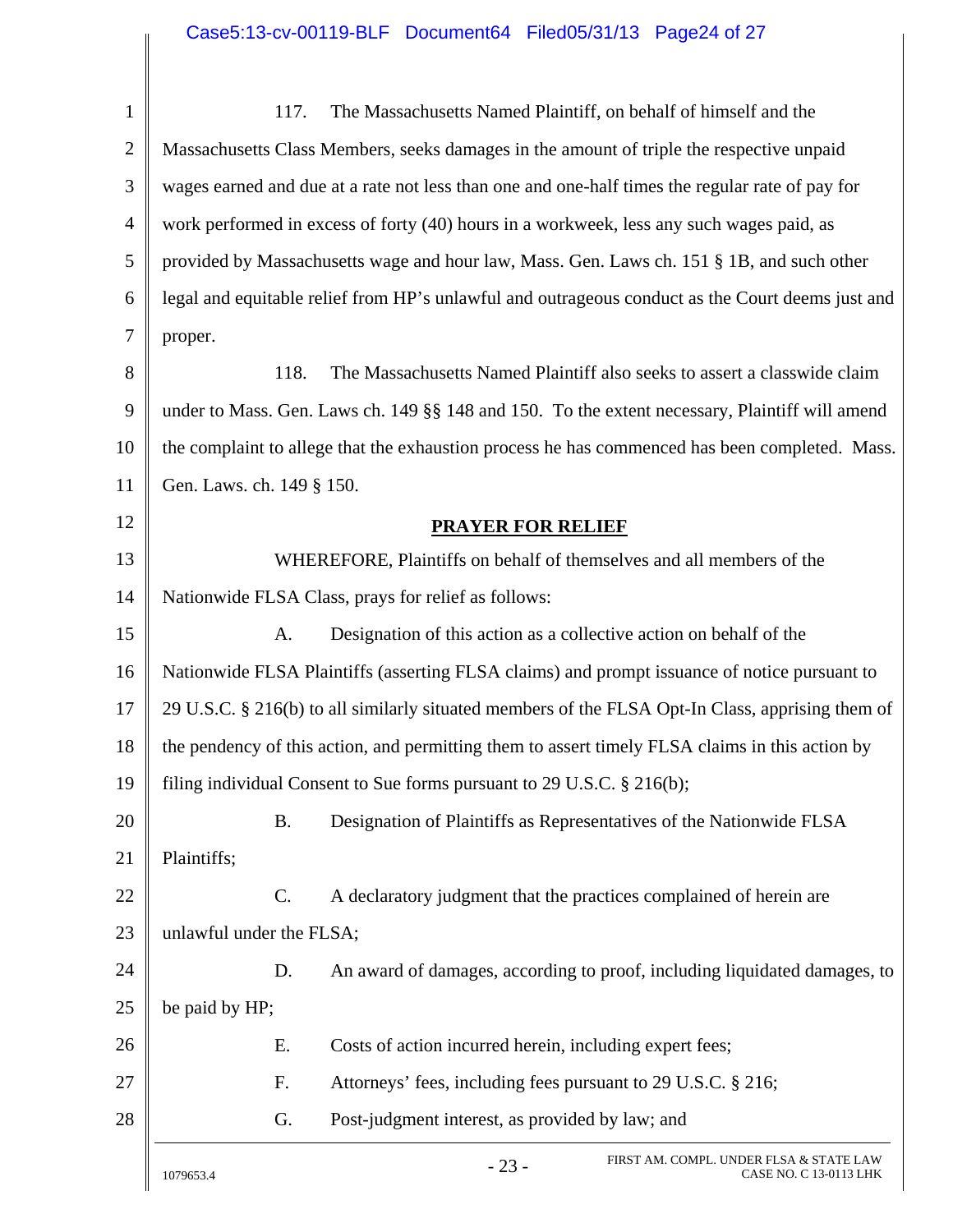# Case5:13-cv-00119-BLF Document64 Filed05/31/13 Page25 of 27

| $\mathbf{1}$   | H.                                                                          | Such other legal equitable relief as this Court deems necessary, just, and                    |  |  |  |
|----------------|-----------------------------------------------------------------------------|-----------------------------------------------------------------------------------------------|--|--|--|
| $\mathbf{2}$   | proper.                                                                     |                                                                                               |  |  |  |
| 3              | WHEREFORE, each Named Plaintiff on behalf of himself and all members of the |                                                                                               |  |  |  |
| $\overline{4}$ |                                                                             | Class he represents, prays for relief as follows:                                             |  |  |  |
| 5              | Ι.                                                                          | Certification of this action as a class action on behalf of each proposed                     |  |  |  |
| 6              | Class;                                                                      |                                                                                               |  |  |  |
| 7              | J.                                                                          | Designation of each Named Plaintiff as a Representative of the Class he                       |  |  |  |
| 8              | seeks to represent;                                                         |                                                                                               |  |  |  |
| 9              | Κ.                                                                          | A declaratory judgment that the practices complained of herein are                            |  |  |  |
| 10             | unlawful under applicable state law;                                        |                                                                                               |  |  |  |
| 11             | L.                                                                          | Appropriate equitable and injunctive relief to remedy HP's violations of                      |  |  |  |
| 12             |                                                                             | state law, including but not necessarily limited to an order enjoining HP from continuing its |  |  |  |
| 13             | unlawful practices;                                                         |                                                                                               |  |  |  |
| 14             | M.                                                                          | Appropriate statutory penalties;                                                              |  |  |  |
| 15             | N.                                                                          | An appropriate award of damages, liquidated damages, treble damages, and                      |  |  |  |
| 16             |                                                                             | restitution to be paid by HP according to proof;                                              |  |  |  |
| 17             | O.                                                                          | Restitution;                                                                                  |  |  |  |
| 18             | P.                                                                          | Pre-Judgment and Post-Judgment interest, as provided by law;                                  |  |  |  |
| 19             | Q.                                                                          | Such other injunctive and equitable relief as the Court may deem just and                     |  |  |  |
| 20             | proper; and                                                                 |                                                                                               |  |  |  |
| 21             | R.                                                                          | Attorneys' fees and costs of suit, including expert fees and costs.                           |  |  |  |
| 22             |                                                                             |                                                                                               |  |  |  |
| 23             |                                                                             |                                                                                               |  |  |  |
| 24             |                                                                             |                                                                                               |  |  |  |
| 25             |                                                                             |                                                                                               |  |  |  |
| 26             |                                                                             |                                                                                               |  |  |  |
| 27             |                                                                             |                                                                                               |  |  |  |
| 28             |                                                                             |                                                                                               |  |  |  |
|                |                                                                             | FIRST AM. COMPL. UNDER FLSA & STATE LAW                                                       |  |  |  |
|                | 1079653.4                                                                   | $-24-$<br>CASE NO. C 13-0113 LHK                                                              |  |  |  |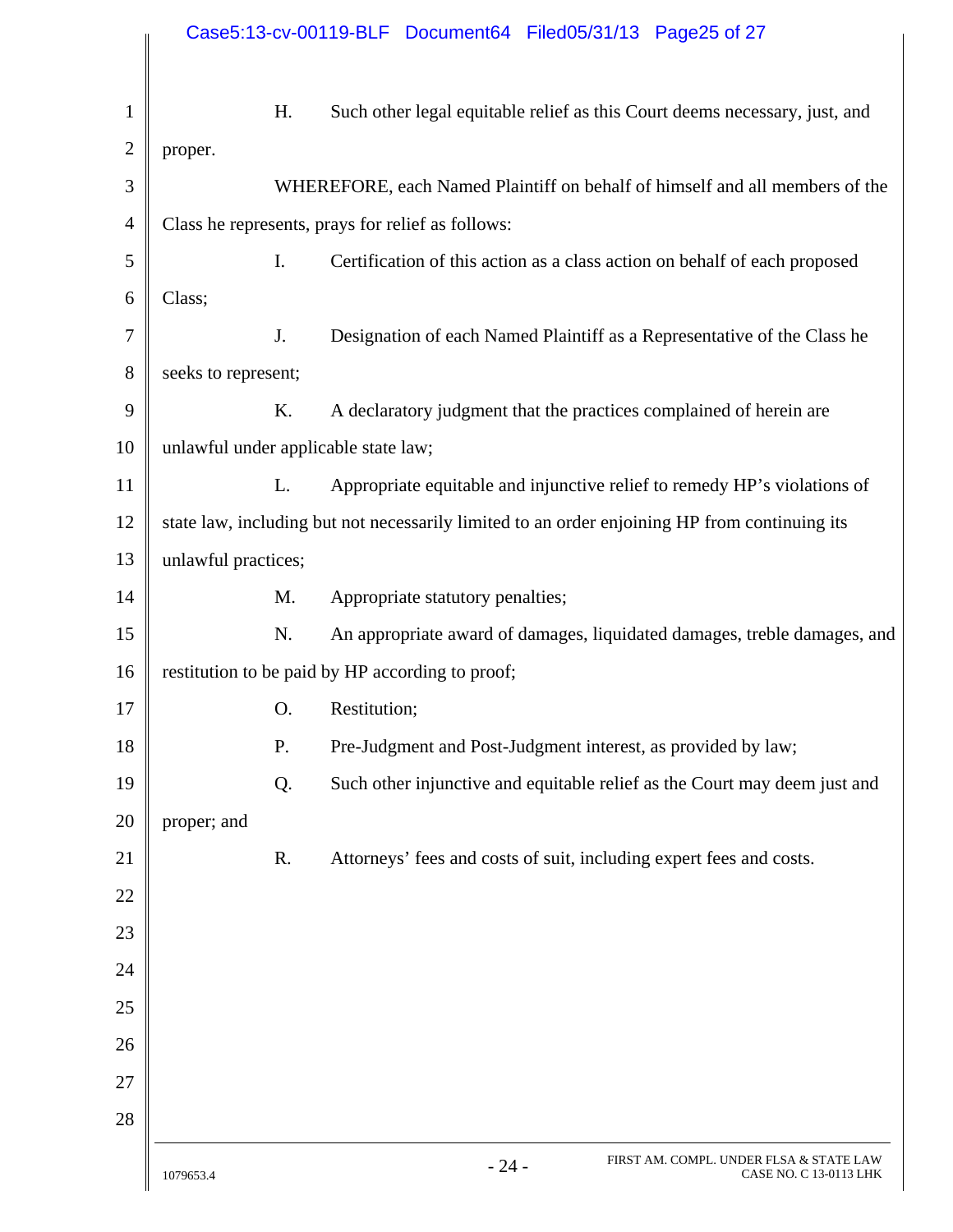|                |                     | Case5:13-cv-00119-BLF Document64 Filed05/31/13 Page26 of 27                     |
|----------------|---------------------|---------------------------------------------------------------------------------|
| 1              |                     |                                                                                 |
| $\overline{2}$ |                     | Respectfully submitted,                                                         |
| 3              |                     |                                                                                 |
| $\overline{4}$ | Dated: May 31, 2013 | My ULL                                                                          |
| 5              |                     | By:                                                                             |
| 6              |                     | Kelly M. Dermody (Cal. Bar No. 171716)<br>Jahan C. Sagafi (Cal. Bar No. 224887) |
| 7              |                     | Marc A. Pilotin (Cal. Bar No. 266369)<br>LIEFF, CABRASER, HEIMANN &             |
| 8              |                     | <b>BERNSTEIN, LLP</b><br>275 Battery Street, 29th Floor                         |
| 9              |                     | San Francisco, CA 94111-3339<br>Telephone: (415) 956-1000                       |
| 10             |                     | Facsimile: (415) 956-1008<br>E-Mail: kdermody@lchb.com                          |
| 11             |                     | E-Mail: jsagafi@lchb.com<br>E-Mail: mpilotin@lchb.com                           |
| 12             |                     | Adam T. Klein (admitted pro hac vice)                                           |
| 13             |                     | Juno Turner (admitted pro hac vice)<br><b>OUTTEN &amp; GOLDEN LLP</b>           |
| 14             |                     | 3 Park Avenue, 29th Floor<br>New York, New York 10016                           |
| 15             |                     | Telephone: (212) 245-1000<br>Fax: (212) 977-4005                                |
| 16             |                     | E-Mail: atk@outtengolden.com<br>E-Mail: jturner@outtengolden.com                |
| 17             |                     | Attorneys for Plaintiffs and proposed Class                                     |
| 18             |                     | <b>Members</b>                                                                  |
| 19             |                     |                                                                                 |
| 20             |                     |                                                                                 |
| 21             |                     |                                                                                 |
| 22             |                     |                                                                                 |
| 23             |                     |                                                                                 |
| 24             |                     |                                                                                 |
| 25             |                     |                                                                                 |
| 26             |                     |                                                                                 |
| 27             |                     |                                                                                 |
| 28             |                     |                                                                                 |
|                | 1079653.4           | FIRST AM. COMPL. UNDER FLSA & STATE LAW<br>$-25-$<br>CASE NO. C 13-0113 LHK     |

∥